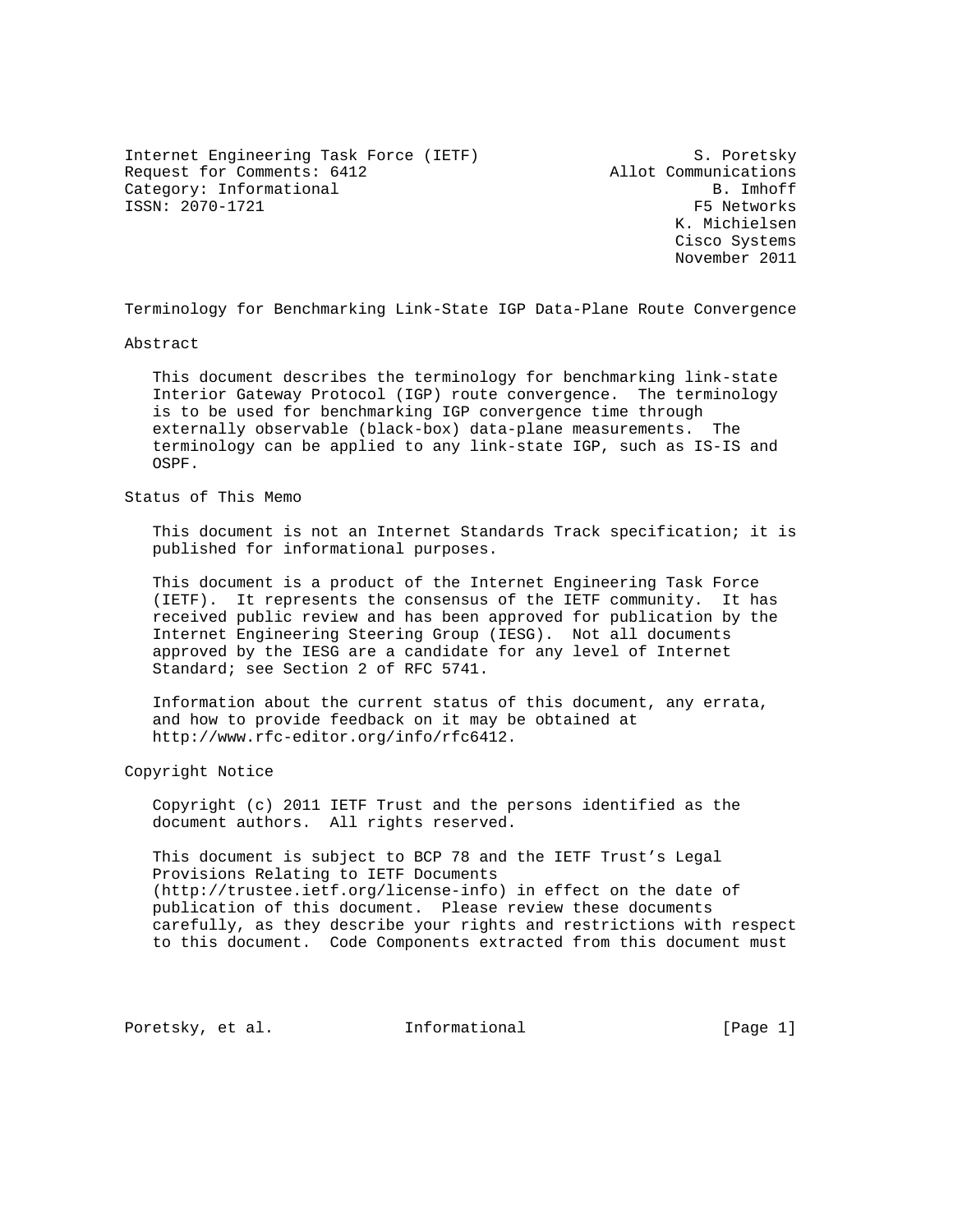include Simplified BSD License text as described in Section 4.e of the Trust Legal Provisions and are provided without warranty as described in the Simplified BSD License.

 This document may contain material from IETF Documents or IETF Contributions published or made publicly available before November 10, 2008. The person(s) controlling the copyright in some of this material may not have granted the IETF Trust the right to allow modifications of such material outside the IETF Standards Process. Without obtaining an adequate license from the person(s) controlling the copyright in such materials, this document may not be modified outside the IETF Standards Process, and derivative works of it may not be created outside the IETF Standards Process, except to format it for publication as an RFC or to translate it into languages other than English.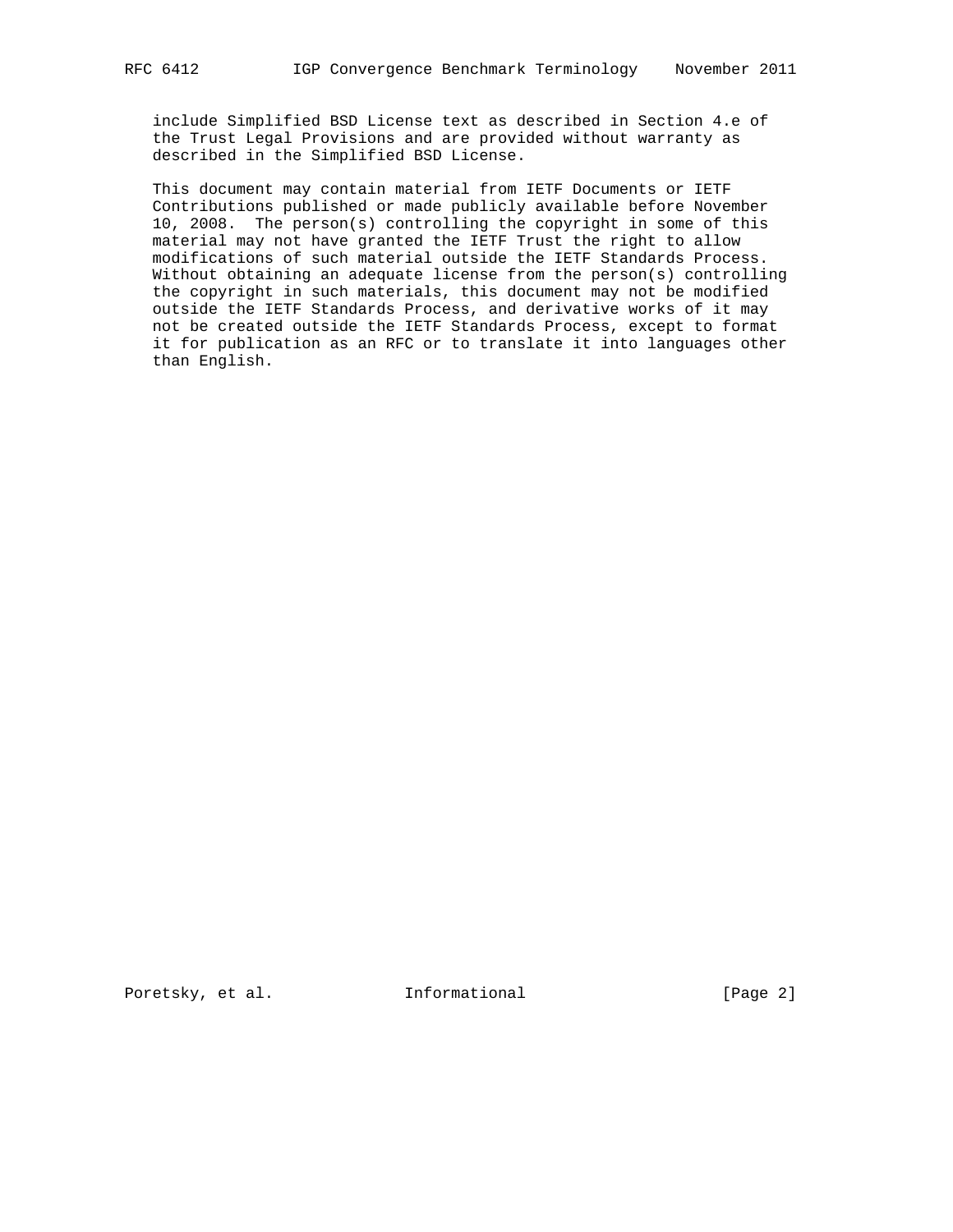# Table of Contents

| 1.     | 4                                                                                                                                                                                                                                                  |
|--------|----------------------------------------------------------------------------------------------------------------------------------------------------------------------------------------------------------------------------------------------------|
| $2$ .  | $\overline{4}$                                                                                                                                                                                                                                     |
| 3.     | 5                                                                                                                                                                                                                                                  |
| 3.1.   | 5                                                                                                                                                                                                                                                  |
| 3.1.1. | 5<br>Route Convergence                                                                                                                                                                                                                             |
| 3.1.2. | 5                                                                                                                                                                                                                                                  |
| 3.2.   | $\overline{6}$                                                                                                                                                                                                                                     |
| 3.2.1. | $\overline{6}$<br>Traffic Start Instant                                                                                                                                                                                                            |
| 3.2.2. | $\epsilon$<br>Convergence Event Instant                                                                                                                                                                                                            |
| 3.2.3. | 7<br>Convergence Recovery Instant                                                                                                                                                                                                                  |
| 3.2.4. | 8<br>First Route Convergence Instant                                                                                                                                                                                                               |
| 3.3.   | 8<br>Transitions<br>and the company of the company of the company of the company of the company of the company of the company of the company of the company of the company of the company of the company of the company of the company of the comp |
| 3.3.1. | Convergence Event Transition<br>8                                                                                                                                                                                                                  |
| 3.3.2. | 9<br>Convergence Recovery Transition                                                                                                                                                                                                               |
| 3.4.   | 10                                                                                                                                                                                                                                                 |
| 3.4.1. | Local Interface<br>10                                                                                                                                                                                                                              |
| 3.4.2. | 10                                                                                                                                                                                                                                                 |
| 3.4.3. | Preferred Egress Interface<br>10                                                                                                                                                                                                                   |
| 3.4.4. | Next-Best Egress Interface<br>11                                                                                                                                                                                                                   |
| 3.5.   | 11                                                                                                                                                                                                                                                 |
| 3.5.1. | Rate-Derived Method<br>11                                                                                                                                                                                                                          |
| 3.5.2. | 14<br>Loss-Derived Method                                                                                                                                                                                                                          |
| 3.5.3. | Route-Specific Loss-Derived Method<br>15                                                                                                                                                                                                           |
| 3.6.   | 17                                                                                                                                                                                                                                                 |
| 3.6.1. | Full Convergence Time 17                                                                                                                                                                                                                           |
| 3.6.2. | 18<br>First Route Convergence Time                                                                                                                                                                                                                 |
| 3.6.3. | 18                                                                                                                                                                                                                                                 |
|        | Route-Specific Convergence Time                                                                                                                                                                                                                    |
| 3.6.4. | Loss-Derived Convergence Time 20                                                                                                                                                                                                                   |
| 3.6.5. | 21<br>Route Loss of Connectivity Period                                                                                                                                                                                                            |
| 3.6.6. | 22<br>Loss-Derived Loss of Connectivity Period                                                                                                                                                                                                     |
| 3.7.   | 23<br>Measurement Terms<br>. The second contribution of the second contribution of the second contribution $\mathcal{L}_\mathcal{A}$                                                                                                               |
| 3.7.1. | Convergence Event 23                                                                                                                                                                                                                               |
| 3.7.2. | 23<br>Convergence Packet Loss                                                                                                                                                                                                                      |
| 3.7.3. | Connectivity Packet Loss<br>24                                                                                                                                                                                                                     |
| 3.7.4. | 24<br>Packet Sampling Interval                                                                                                                                                                                                                     |
| 3.7.5. | Sustained Convergence Validation Time<br>25                                                                                                                                                                                                        |
| 3.7.6. | Forwarding Delay Threshold 26                                                                                                                                                                                                                      |
| 3.8.   | 26                                                                                                                                                                                                                                                 |
| 3.8.1. | Impaired Packet<br>. 26                                                                                                                                                                                                                            |
| 4.     | Security Considerations 27                                                                                                                                                                                                                         |
| 5.     | 27                                                                                                                                                                                                                                                 |
| б.     | 27                                                                                                                                                                                                                                                 |

Poretsky, et al. 1nformational [Page 3]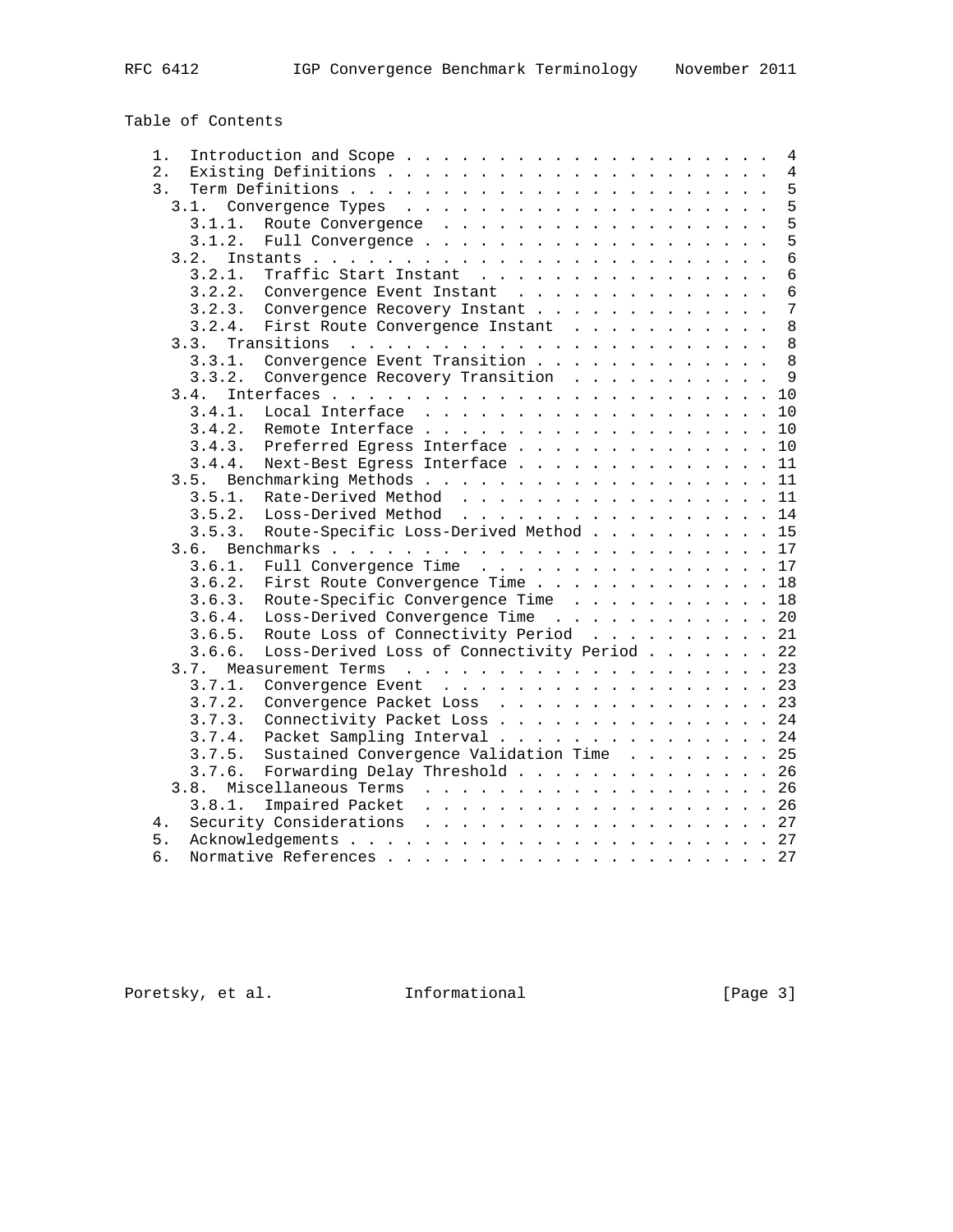#### 1. Introduction and Scope

 This document is a companion to [Po11m], which contains the methodology to be used for benchmarking link-state Interior Gateway Protocol (IGP) convergence by observing the data plane. The purpose of this document is to introduce new terms required to complete execution of the Link-State IGP Data-Plane Route Convergence methodology [Po11m].

 IGP convergence time is measured by observing the data plane through the Device Under Test (DUT) at the Tester. The methodology and terminology to be used for benchmarking IGP convergence can be applied to IPv4 and IPv6 traffic and link-state IGPs such as Intermediate System to Intermediate System (IS-IS) [Ca90][Ho08], Open Shortest Path First (OSPF) [Mo98] [Co08], and others.

2. Existing Definitions

 This document uses existing terminology defined in other IETF documents. Examples include, but are not limited to:

|  | [Br91], Section 3.17<br>[Ma98], Section 3.5.2<br>[Ma98], Section 3.6.1<br>[Ma98], Section 3.1.1<br>[Ma98], Section 3.1.2<br>[Po06], Section 3.3.4<br>[Po06], Section 3.3.5<br>[Po06], Section 3.3.2<br>[Po06], Section 3.2.4<br>IP Packet Delay Variation (IPDV) [De02], Section 1.2<br>[Ko02], Section 4 |
|--|-----------------------------------------------------------------------------------------------------------------------------------------------------------------------------------------------------------------------------------------------------------------------------------------------------------|

 The keywords "MUST", "MUST NOT", "REQUIRED", "SHALL", "SHALL NOT", "SHOULD", "SHOULD NOT", "RECOMMENDED", "MAY", and "OPTIONAL" in this document are to be interpreted as described in BCP 14, RFC 2119 [Br97]. RFC 2119 defines the use of these keywords to help make the intent of Standards Track documents as clear as possible. While this document uses these keywords, this document is not a Standards Track document.

Poretsky, et al. 1nformational [Page 4]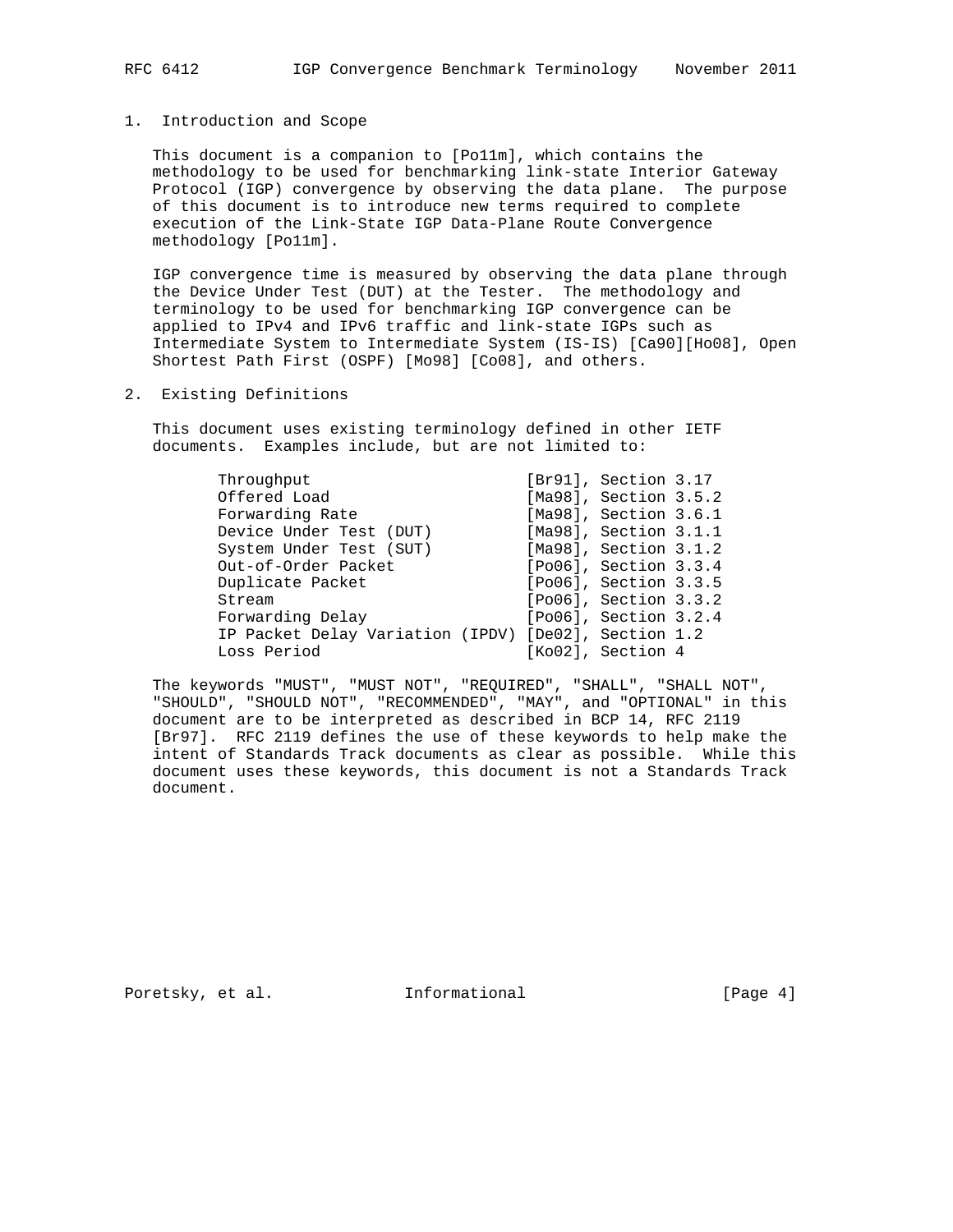- 3. Term Definitions
- 3.1. Convergence Types
- 3.1.1. Route Convergence

Definition:

 The process of updating all components of the router, including the Routing Information Base (RIB) and Forwarding Information Base (FIB), along with software and hardware tables, with the most recent route change(s) such that forwarding for a route entry is successful on the Next-Best Egress Interface (Section 3.4.4).

Discussion:

 In general, IGP convergence does not necessarily result in a change in forwarding. But the test cases in [Po11m] are specified such that the IGP convergence results in a change of egress interface for the measurement data-plane traffic. Due to this property of the test case specifications, Route Convergence can be observed externally by the rerouting of the measurement data-plane traffic to the Next-Best Egress Interface (Section 3.4.4).

Measurement Units:

N/A

See Also:

Next-Best Egress Interface, Full Convergence

3.1.2. Full Convergence

Definition:

 Route Convergence for all routes in the Forwarding Information Base (FIB).

Discussion:

 In general, IGP convergence does not necessarily result in a change in forwarding. But the test cases in [Po11m] are specified such that the IGP convergence results in a change of egress interface for the measurement data-plane traffic. Due to this property of the test cases specifications, Full Convergence can be observed externally by the rerouting of the measurement data-plane traffic to the Next-Best Egress Interface (Section 3.4.4).

Poretsky, et al. 1nformational [Page 5]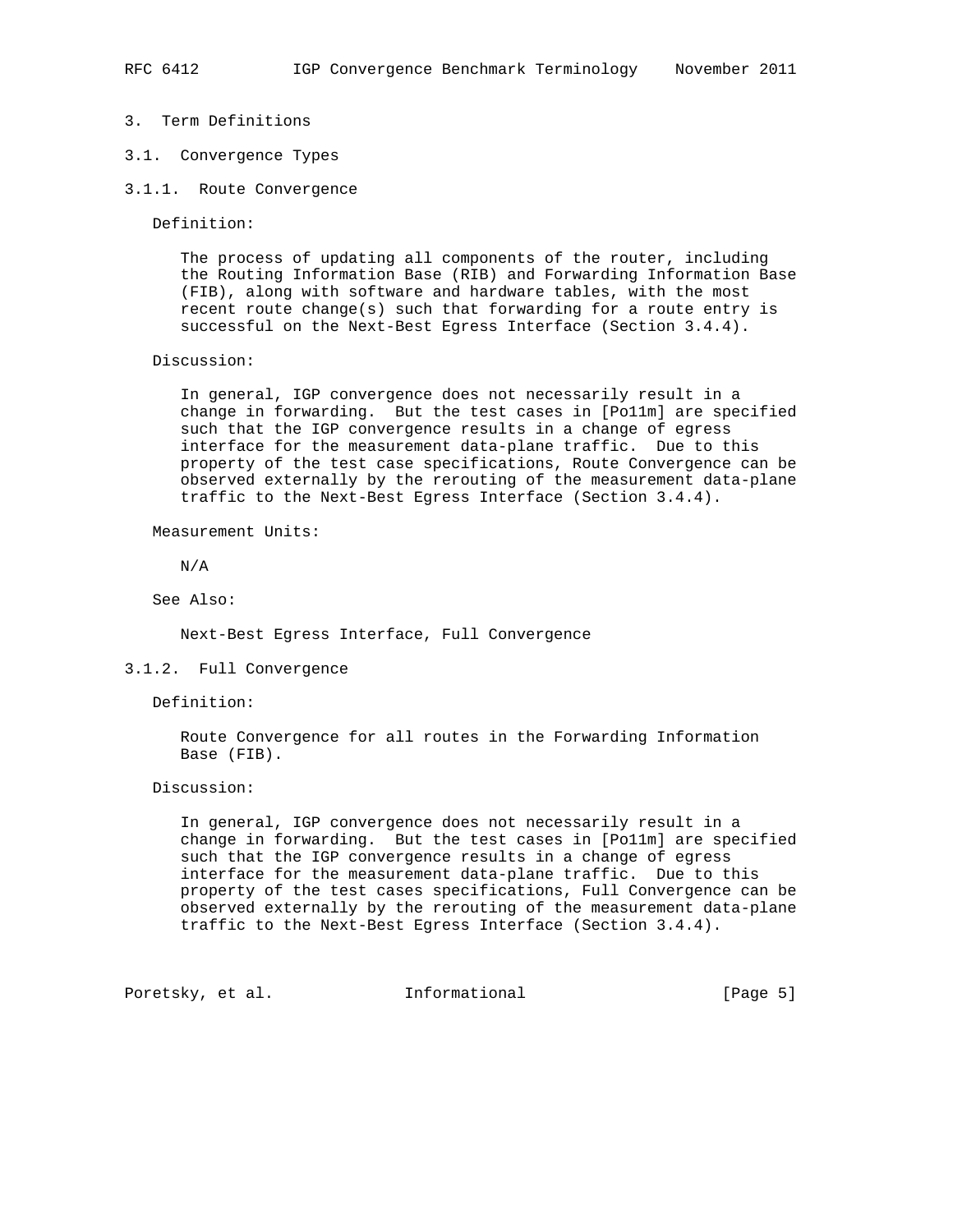Measurement Units:

N/A

See Also:

Next-Best Egress Interface, Route Convergence

### 3.2. Instants

## 3.2.1. Traffic Start Instant

Definition:

 The time instant the Tester sends out the first data packet to the DUT.

Discussion:

 If using the Loss-Derived Method (Section 3.5.2) or the Route- Specific Loss-Derived Method (Section 3.5.3) to benchmark IGP convergence time, and the applied Convergence Event (Section 3.7.1) does not cause instantaneous traffic loss for all routes at the Convergence Event Instant (Section 3.2.2), then the Tester SHOULD collect a timestamp on the Traffic Start Instant in order to measure the period of time between the Traffic Start Instant and Convergence Event Instant.

Measurement Units:

 seconds (and fractions), reported with resolution sufficient to distinguish between different instants

See Also:

 Loss-Derived Method, Route-Specific Loss-Derived Method, Convergence Event, Convergence Event Instant

3.2.2. Convergence Event Instant

Definition:

The time instant that a Convergence Event (Section 3.7.1) occurs.

Poretsky, et al. 1nformational [Page 6]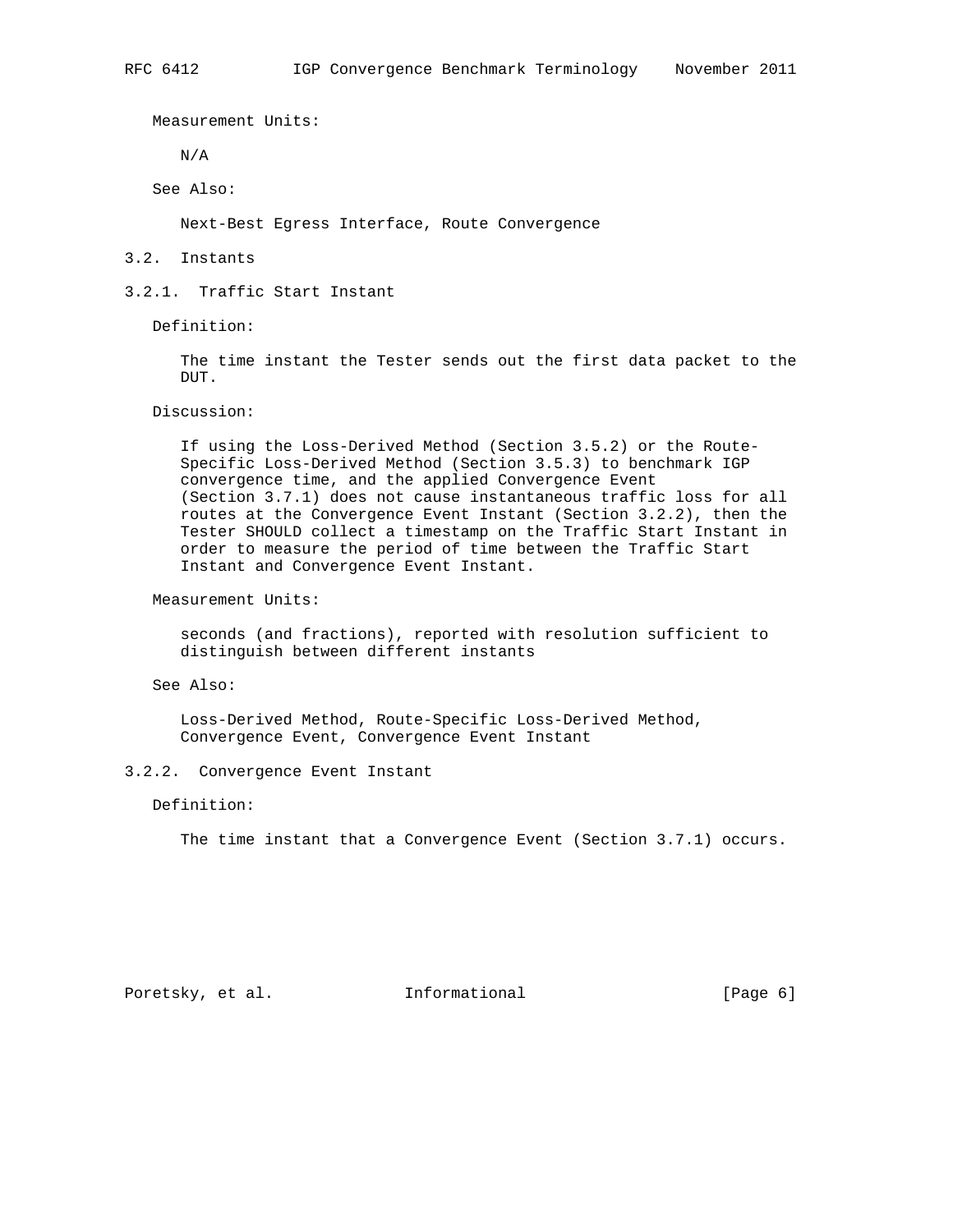Discussion:

 If the Convergence Event (Section 3.7.1) causes instantaneous traffic loss on the Preferred Egress Interface (Section 3.4.3), the Convergence Event Instant is observable from the data plane as the instant that no more packets are received on the Preferred Egress Interface.

 The Tester SHOULD collect a timestamp on the Convergence Event Instant if the Convergence Event does not cause instantaneous traffic loss on the Preferred Egress Interface (Section 3.4.3).

Measurement Units:

 seconds (and fractions), reported with resolution sufficient to distinguish between different instants

See Also:

Convergence Event, Preferred Egress Interface

3.2.3. Convergence Recovery Instant

Definition:

 The time instant that Full Convergence (Section 3.1.2) has completed.

Discussion:

 The Full Convergence completed state MUST be maintained for an interval of duration equal to the Sustained Convergence Validation Time (Section 3.7.5) in order to validate the Convergence Recovery Instant.

 The Convergence Recovery Instant is observable from the data plane as the instant the DUT forwards traffic to all destinations over the Next-Best Egress Interface (Section 3.4.4) without impairments.

Measurement Units:

 seconds (and fractions), reported with resolution sufficient to distinguish between different instants

Poretsky, et al. 1nformational 1999 [Page 7]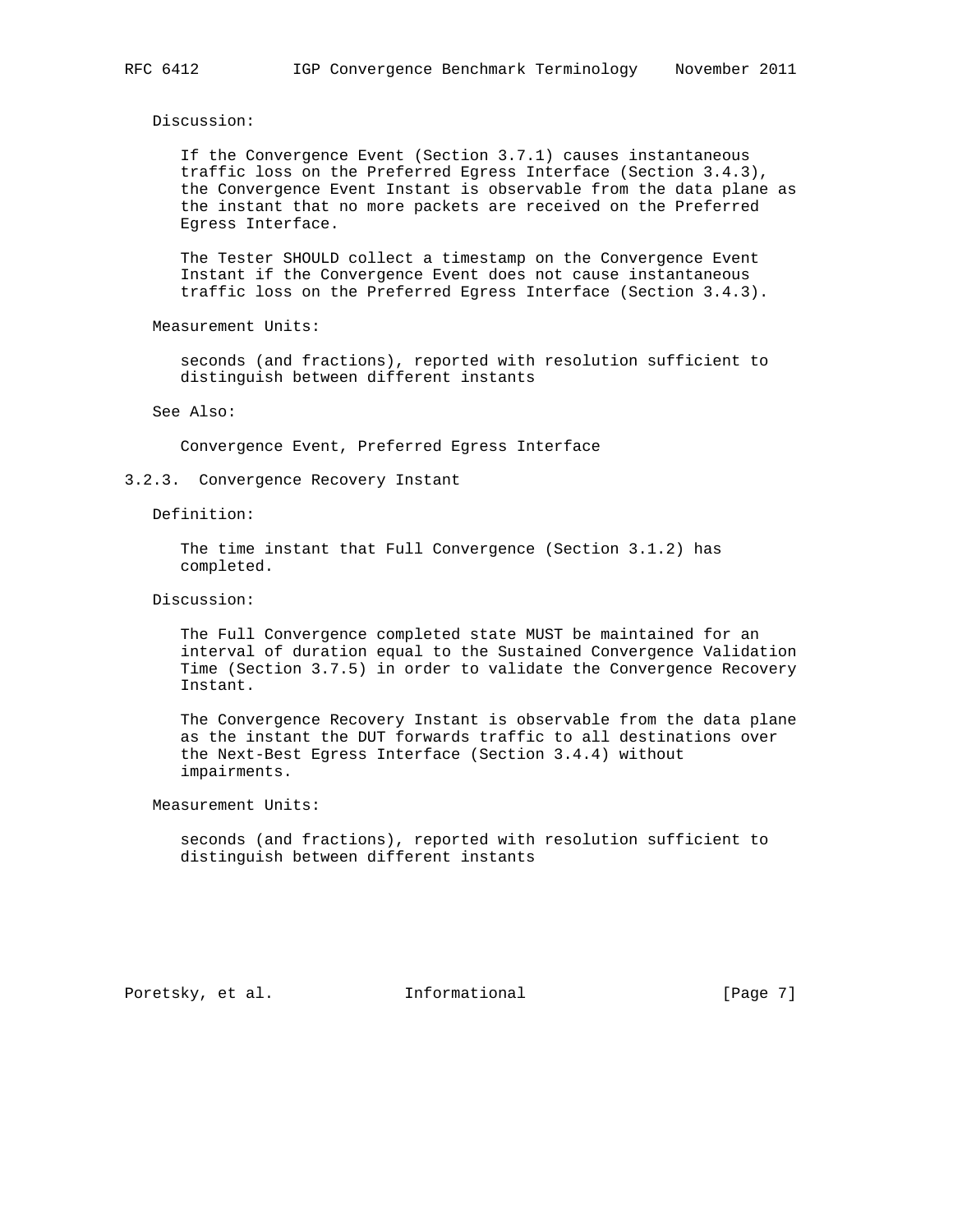See Also:

 Sustained Convergence Validation Time, Full Convergence, Next-Best Egress Interface

3.2.4. First Route Convergence Instant

Definition:

 The time instant the first route entry completes Route Convergence (Section 3.1.1)

Discussion:

 Any route may be the first to complete Route Convergence. The First Route Convergence Instant is observable from the data plane as the instant that the first packet that is not an Impaired Packet (Section 3.8.1) is received from the Next-Best Egress Interface (Section 3.4.4) or, for the test cases with Equal Cost Multi-Path (ECMP) or Parallel Links, the instant that the Forwarding Rate on the Next-Best Egress Interface (Section 3.4.4) starts to increase.

Measurement Units:

 seconds (and fractions), reported with resolution sufficient to distinguish between different instants

See Also:

Route Convergence, Impaired Packet, Next-Best Egress Interface

3.3. Transitions

3.3.1. Convergence Event Transition

Definition:

 A time interval following a Convergence Event (Section 3.7.1) in which the Forwarding Rate on the Preferred Egress Interface (Section 3.4.3) gradually reduces to zero.

Discussion:

 The Forwarding Rate during a Convergence Event Transition may or may not decrease linearly.

Poretsky, et al. 1nformational [Page 8]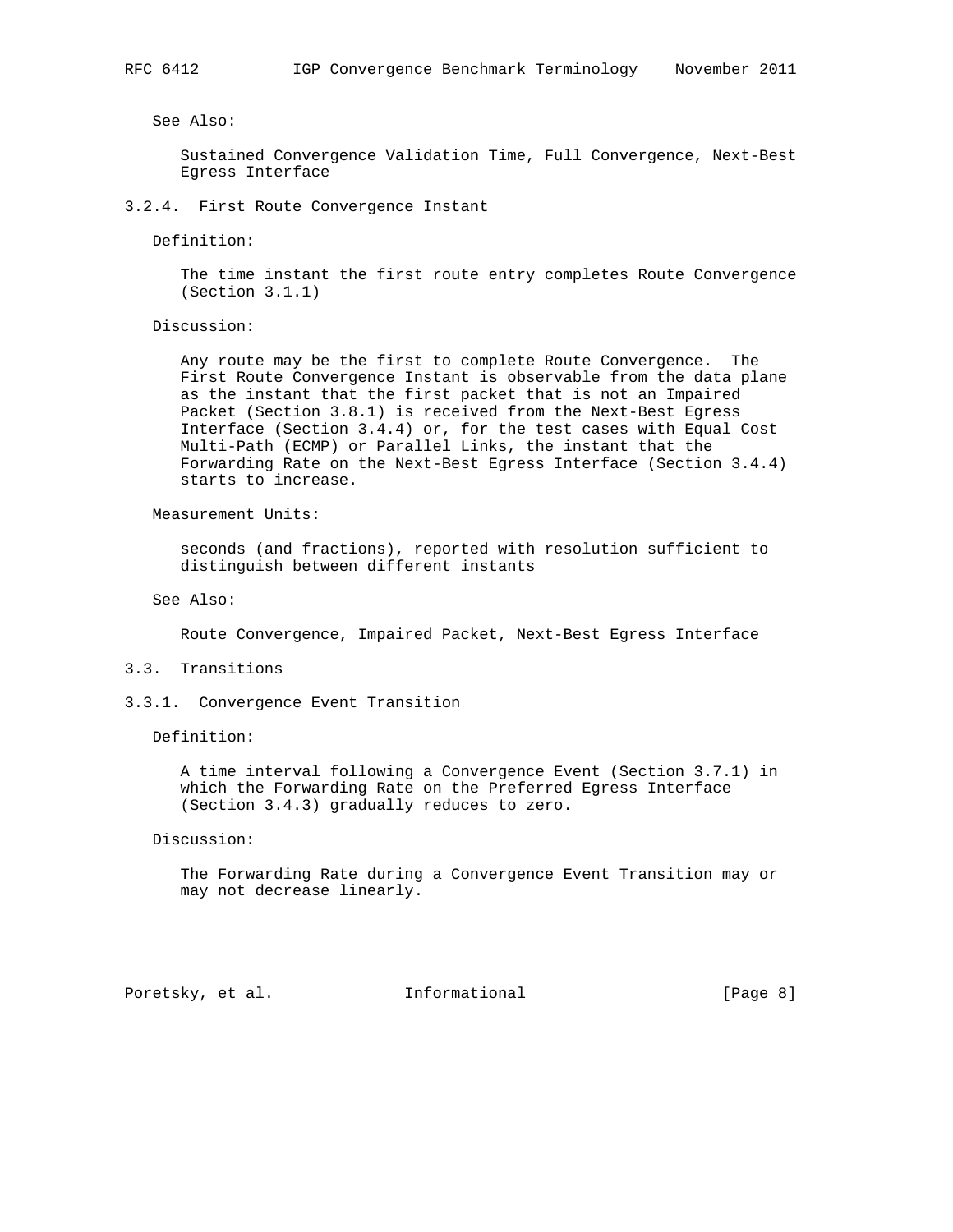The Forwarding Rate observed on the DUT egress interface(s) may or may not decrease to zero.

 The Offered Load, the number of routes, and the Packet Sampling Interval (Section 3.7.4) influence the observations of the Convergence Event Transition using the Rate-Derived Method (Section 3.5.1).

Measurement Units:

seconds (and fractions)

See Also:

 Convergence Event, Preferred Egress Interface, Packet Sampling Interval, Rate-Derived Method

3.3.2. Convergence Recovery Transition

Definition:

 A time interval following the First Route Convergence Instant (Section 3.4.4) in which the Forwarding Rate on the DUT egress interface(s) gradually increases to equal to the Offered Load.

Discussion:

 The Forwarding Rate observed during a Convergence Recovery Transition may or may not increase linearly.

 The Offered Load, the number of routes, and the Packet Sampling Interval (Section 3.7.4) influence the observations of the Convergence Recovery Transition using the Rate-Derived Method (Section 3.5.1).

Measurement Units:

seconds (and fractions)

See Also:

 First Route Convergence Instant, Packet Sampling Interval, Rate- Derived Method

Poretsky, et al. 1nformational 1999 [Page 9]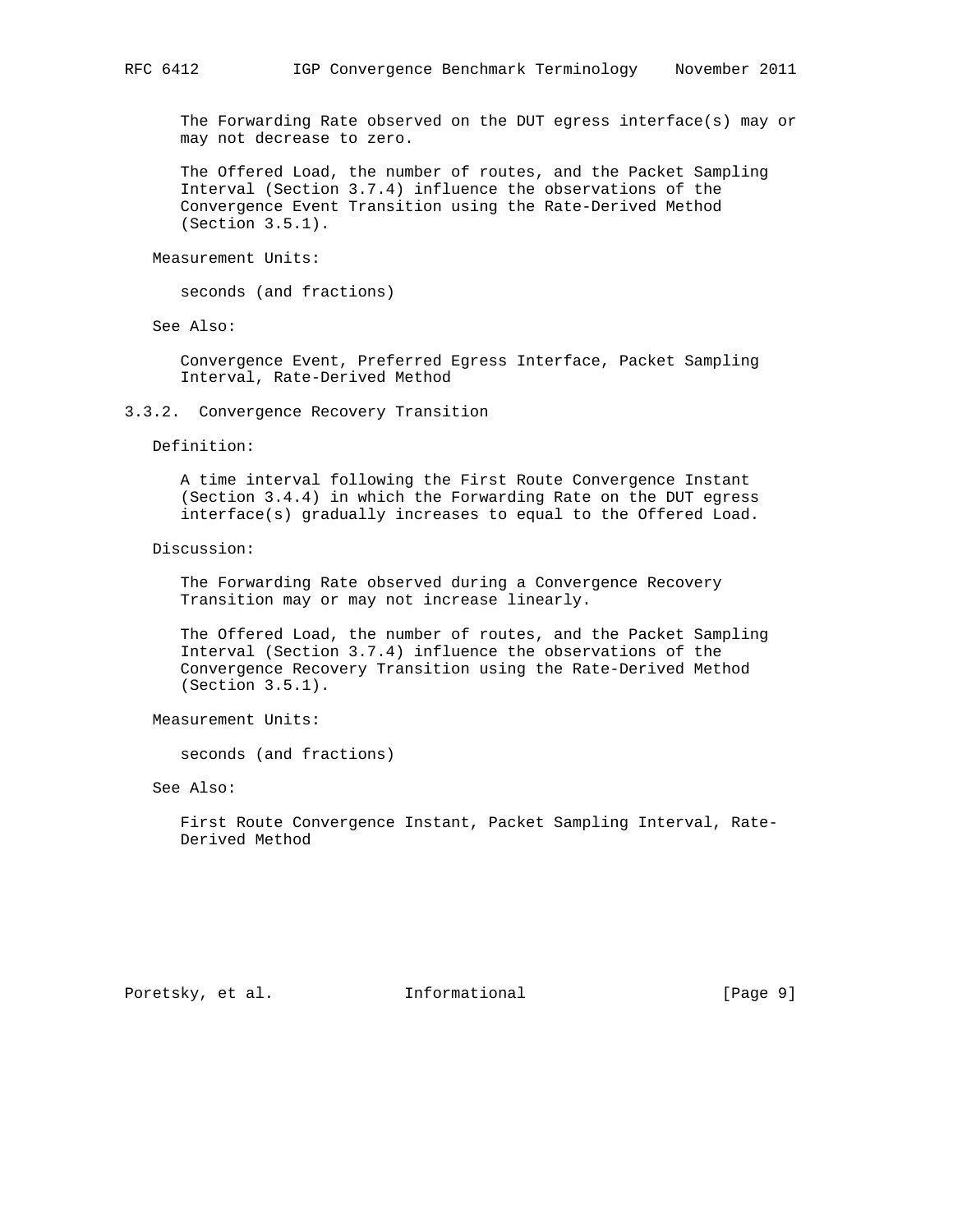## 3.4. Interfaces

3.4.1. Local Interface

Definition:

An interface on the DUT.

Discussion:

 A failure of a Local Interface indicates that the failure occurred directly on the DUT.

Measurement Units:

N/A

See Also:

Remote Interface

## 3.4.2. Remote Interface

Definition:

 An interface on a neighboring router that is not directly connected to any interface on the DUT.

Discussion:

 A failure of a Remote Interface indicates that the failure occurred on a neighbor router's interface that is not directly connected to the DUT.

Measurement Units:

N/A

See Also:

Local Interface

3.4.3. Preferred Egress Interface

Definition:

 The outbound interface from the DUT for traffic routed to the preferred next-hop.

Poretsky, et al. 1nformational [Page 10]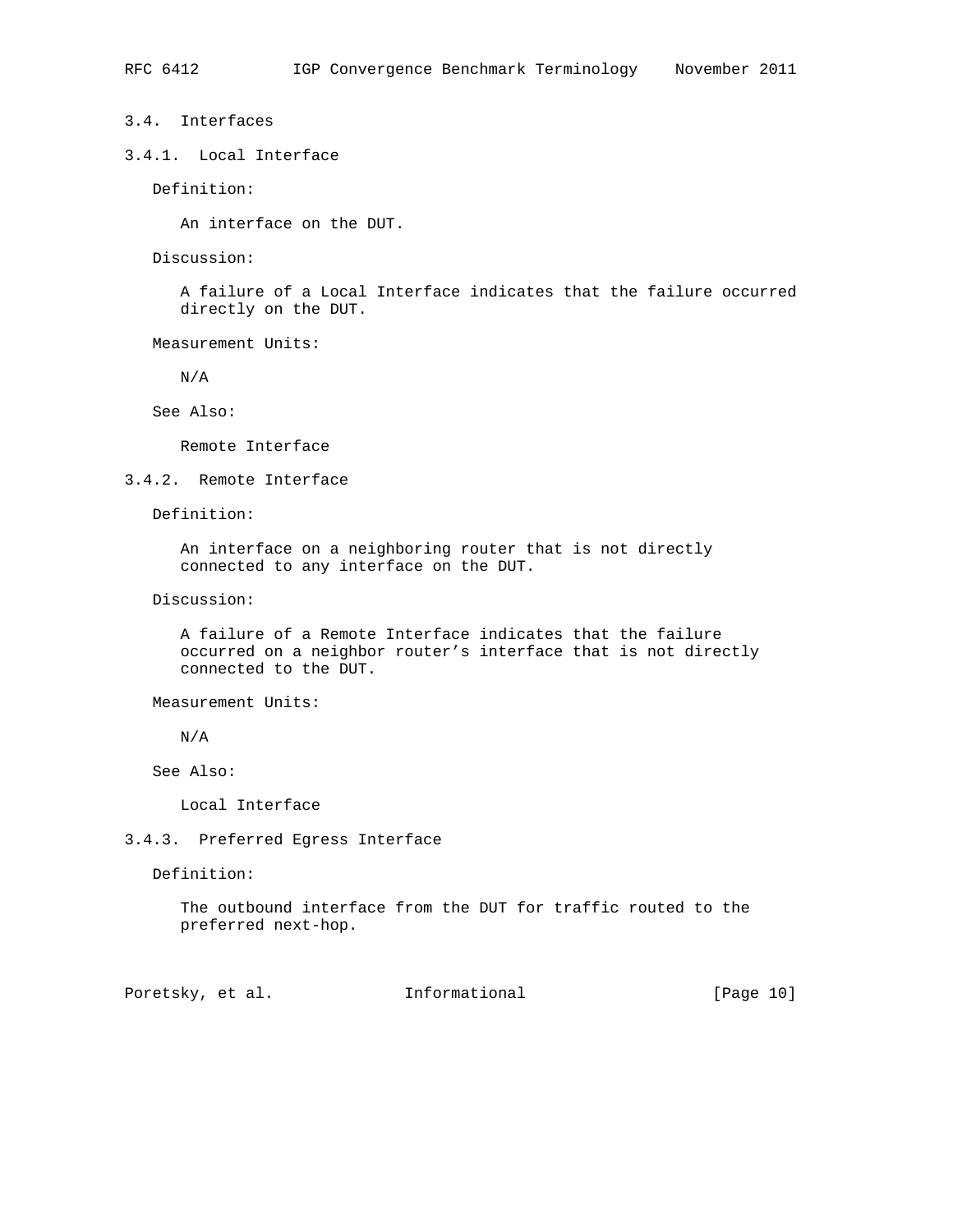Discussion:

 The Preferred Egress Interface is the egress interface prior to a Convergence Event (Section 3.7.1).

Measurement Units:

N/A

See Also:

Convergence Event, Next-Best Egress Interface

3.4.4. Next-Best Egress Interface

Definition:

 The outbound interface or set of outbound interfaces in an Equal Cost Multipath (ECMP) set or parallel link set of the Device Under Test (DUT) for traffic routed to the second-best next-hop.

Discussion:

 The Next-Best Egress Interface becomes the egress interface after a Convergence Event (Section 3.4.4).

 For the test cases in [Po11m] using test topologies with an ECMP set or parallel link set, the term Preferred Egress Interface refers to all members of the link set.

Measurement Units:

N/A

See Also:

Convergence Event, Preferred Egress Interface

## 3.5. Benchmarking Methods

3.5.1. Rate-Derived Method

Definition:

 The method to calculate convergence time benchmarks from observing the Forwarding Rate each Packet Sampling Interval (Section 3.7.4).

Poretsky, et al. Informational [Page 11]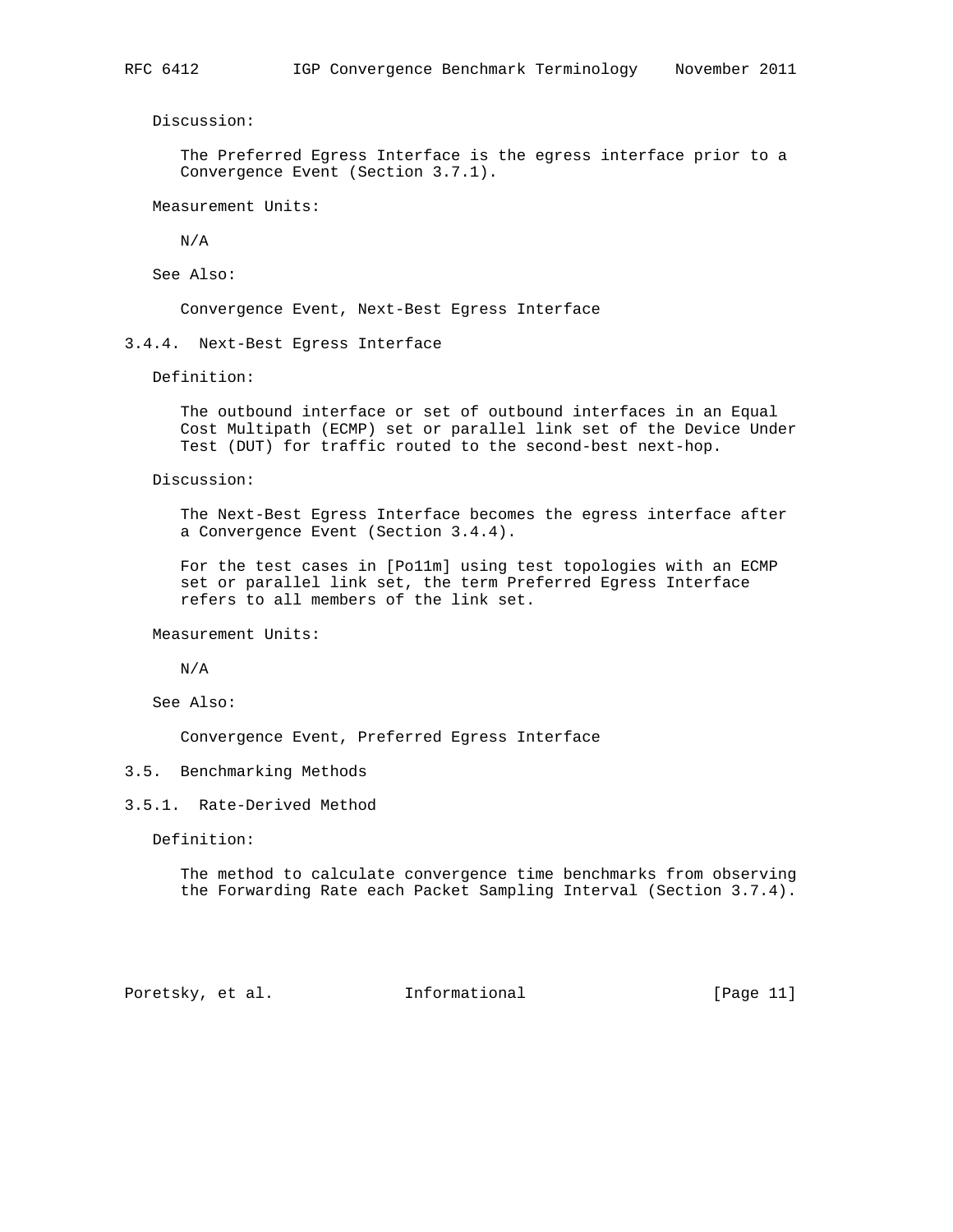Discussion:

 Figure 1 shows an example of the Forwarding Rate change in time during convergence as observed when using the Rate-Derived Method.



Figure 1: Rate-Derived Convergence Graph

 To enable collecting statistics of Out-of-Order Packets per flow (see [Th00], Section 3), the Offered Load SHOULD consist of multiple Streams [Po06], and each Stream SHOULD consist of a single flow . If sending multiple Streams, the measured traffic statistics for all Streams MUST be added together.

 The destination addresses for the Offered Load MUST be distributed such that all routes or a statistically representative subset of all routes are matched and each of these routes is offered an equal share of the Offered Load. It is RECOMMENDED to send traffic to all routes, but a statistically representative subset of all routes can be used if required.

 At least one packet per route for all routes matched in the Offered Load MUST be offered to the DUT within each Packet Sampling Interval. For maximum accuracy, the value of the Packet Sampling Interval SHOULD be as small as possible, but the presence of IP Packet Delay Variation (IPDV) [De02] may require that a larger Packet Sampling Interval be used.

 The Offered Load, IPDV, the number of routes, and the Packet Sampling Interval influence the observations for the Rate-Derived Method. It may be difficult to identify the different convergence time instants in the Rate-Derived Convergence Graph. For example,

Poretsky, et al. 1nformational [Page 12]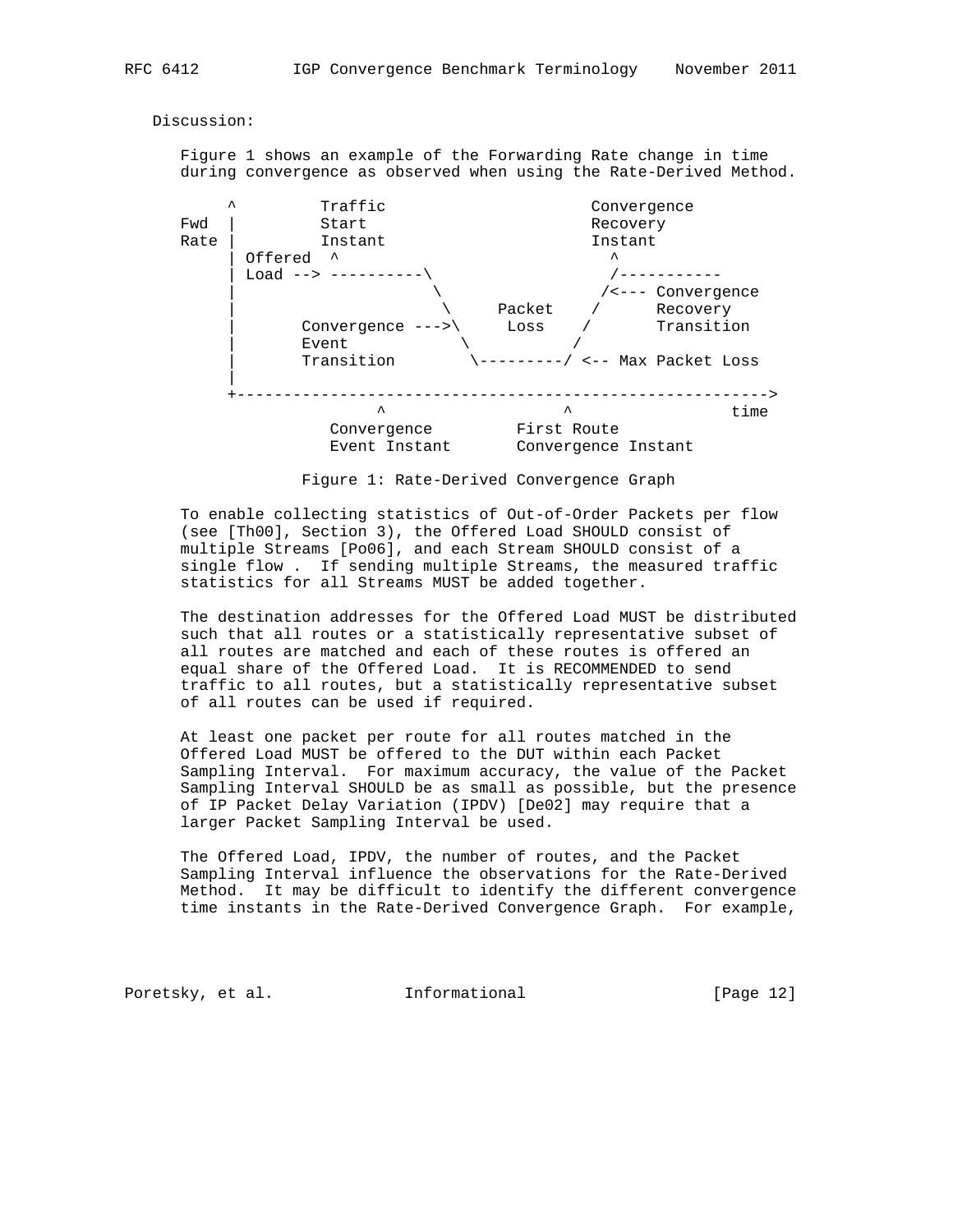it is possible that a Convergence Event causes the Forwarding Rate to drop to zero, while this may not be observed in the Forwarding Rate measurements if the Packet Sampling Interval is too large.

 IPDV causes fluctuations in the number of received packets during each Packet Sampling Interval. To account for the presence of IPDV in determining if a convergence instant has been reached, Forwarding Delay SHOULD be observed during each Packet Sampling Interval. The minimum and maximum number of packets expected in a Packet Sampling Interval in presence of IPDV can be calculated with Equation 1.

 number of packets expected in a Packet Sampling Interval in presence of IP Packet Delay Variation

 = expected number of packets without IP Packet Delay Variation +/-( (maxDelay - minDelay) \* Offered Load)

 where minDelay and maxDelay indicate (respectively) the minimum and maximum Forwarding Delay of packets received during the Packet Sampling Interval

#### Equation 1

 To determine if a convergence instant has been reached, the number of packets received in a Packet Sampling Interval is compared with the range of expected number of packets calculated in Equation 1.

 If packets are going over multiple ECMP members and one or more of the members has failed, then the number of received packets during each Packet Sampling Interval may vary, even excluding presence of IPDV. To prevent fluctuation of the number of received packets during each Packet Sampling Interval for this reason, the Packet Sampling Interval duration SHOULD be a whole multiple of the time between two consecutive packets sent to the same destination.

 Metrics measured at the Packet Sampling Interval MUST include Forwarding Rate and Impaired Packet count.

 To measure convergence time benchmarks for Convergence Events (Section 3.7.1) that do not cause instantaneous traffic loss for all routes at the Convergence Event Instant, the Tester SHOULD collect a timestamp of the Convergence Event Instant (Section 3.2.2), and the Tester SHOULD observe Forwarding Rate separately on the Next-Best Egress Interface.

Poretsky, et al. 1nformational [Page 13]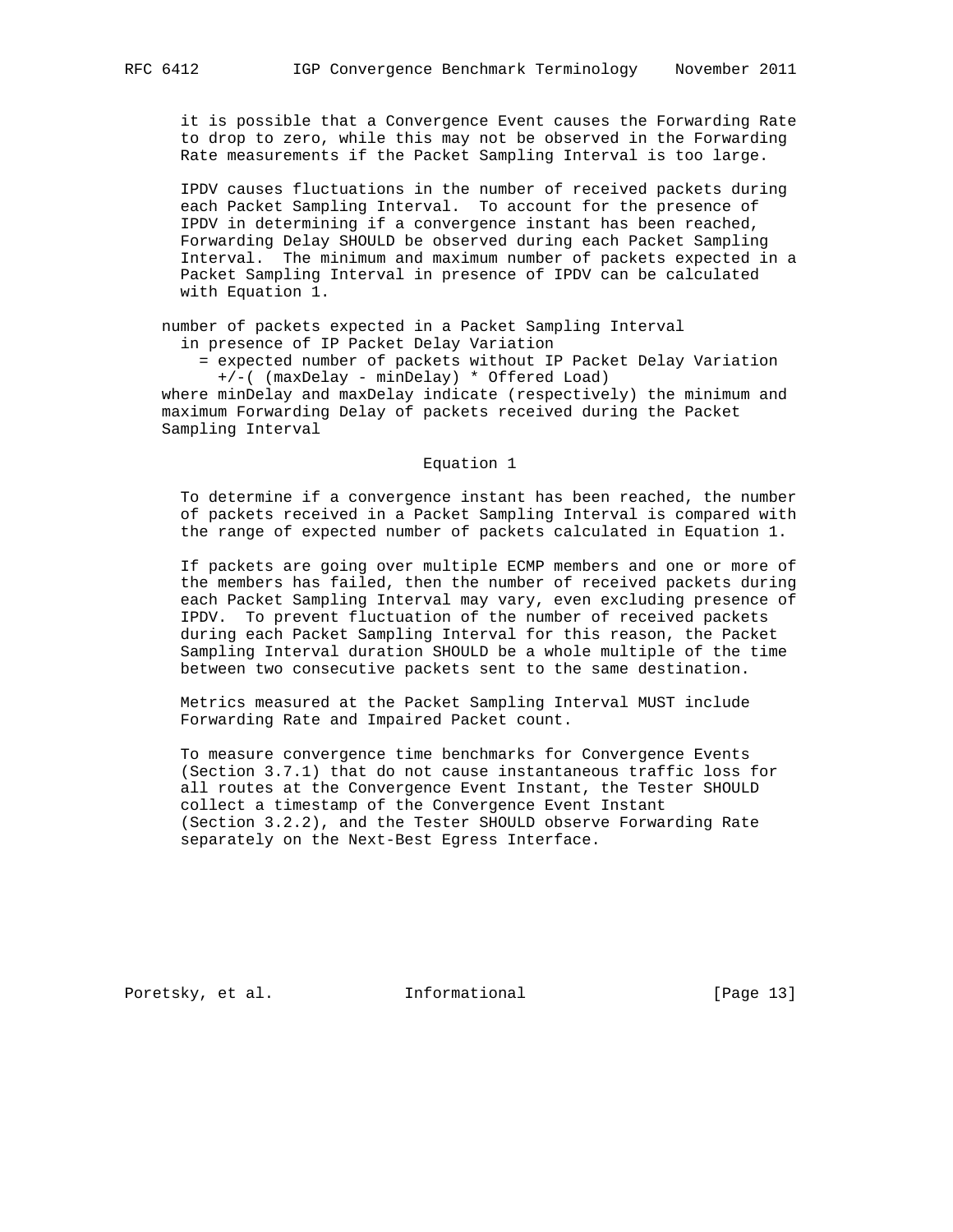Since the Rate-Derived Method does not distinguish between individual traffic destinations, it SHOULD NOT be used for any route specific measurements. Therefore, the Rate-Derived Method SHOULD NOT be used to benchmark Route Loss of Connectivity Period (Section 3.6.5).

Measurement Units:

N/A

See Also:

 Packet Sampling Interval, Convergence Event, Convergence Event Instant, Next-Best Egress Interface, Route Loss of Connectivity Period

3.5.2. Loss-Derived Method

Definition:

 The method to calculate the Loss-Derived Convergence Time (Section 3.6.4) and Loss-Derived Loss of Connectivity Period (Section 3.6.6) benchmarks from the amount of Impaired Packets (Section 3.8.1).

Discussion:

 To enable collecting statistics of Out-of-Order Packets per flow (see [Th00], Section 3), the Offered Load SHOULD consist of multiple Streams [Po06], and each Stream SHOULD consist of a single flow . If sending multiple Streams, the measured traffic statistics for all Streams MUST be added together.

 The destination addresses for the Offered Load MUST be distributed such that all routes or a statistically representative subset of all routes are matched and each of these routes is offered an equal share of the Offered Load. It is RECOMMENDED to send traffic to all routes, but a statistically representative subset of all routes can be used if required.

 Loss-Derived Method SHOULD always be combined with the Rate- Derived Method in order to observe Full Convergence completion. The total amount of Convergence Packet Loss is collected after Full Convergence completion.

Poretsky, et al. 1nformational [Page 14]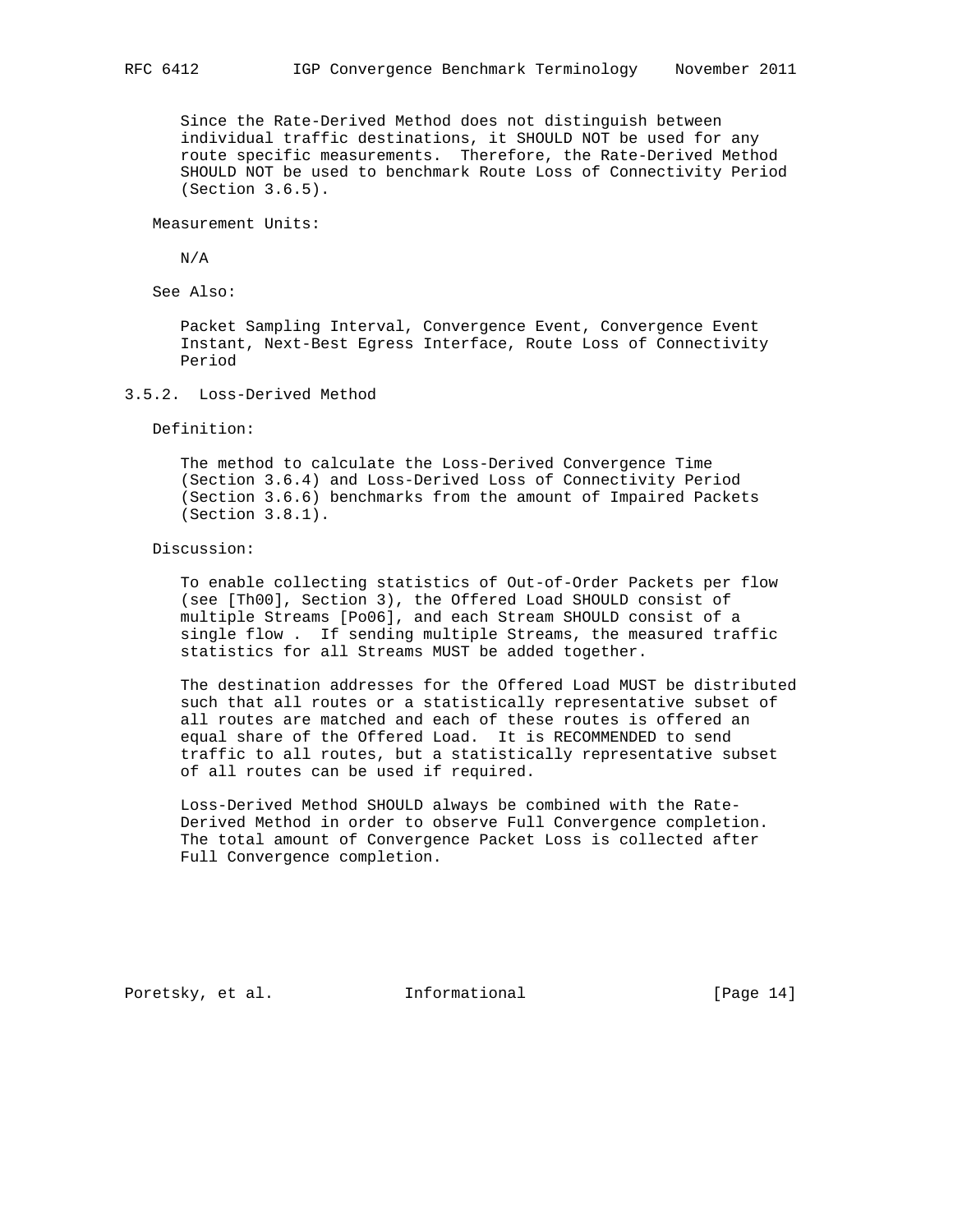To measure convergence time and loss of connectivity benchmarks for Convergence Events that cause instantaneous traffic loss for all routes at the Convergence Event Instant, the Tester SHOULD observe the Impaired Packet count on all DUT egress interfaces (see Connectivity Packet Loss (Section 3.7.3)).

 To measure convergence time benchmarks for Convergence Events that do not cause instantaneous traffic loss for all routes at the Convergence Event Instant, the Tester SHOULD collect timestamps of the Start Traffic Instant and of the Convergence Event Instant, and the Tester SHOULD observe Impaired Packet count separately on the Next-Best Egress Interface (see Convergence Packet Loss (Section 3.7.2)).

 Since Loss-Derived Method does not distinguish between traffic destinations and the Impaired Packet statistics are only collected after Full Convergence completion, this method can only be used to measure average values over all routes. For these reasons, Loss- Derived Method can only be used to benchmark Loss-Derived Convergence Time (Section 3.6.4) and Loss-Derived Loss of Connectivity Period (Section 3.6.6).

 Note that the Loss-Derived Method measures an average over all routes, including the routes that may not be impacted by the Convergence Event, such as routes via non-impacted members of ECMP or parallel links.

Measurement Units:

N/A

See Also:

 Loss-Derived Convergence Time, Loss-Derived Loss of Connectivity Period, Connectivity Packet Loss, Convergence Packet Loss

3.5.3. Route-Specific Loss-Derived Method

Definition:

 The method to calculate the Route-Specific Convergence Time (Section 3.6.3) benchmark from the amount of Impaired Packets (Section 3.8.1) during convergence for a specific route entry.

Poretsky, et al. 1nformational [Page 15]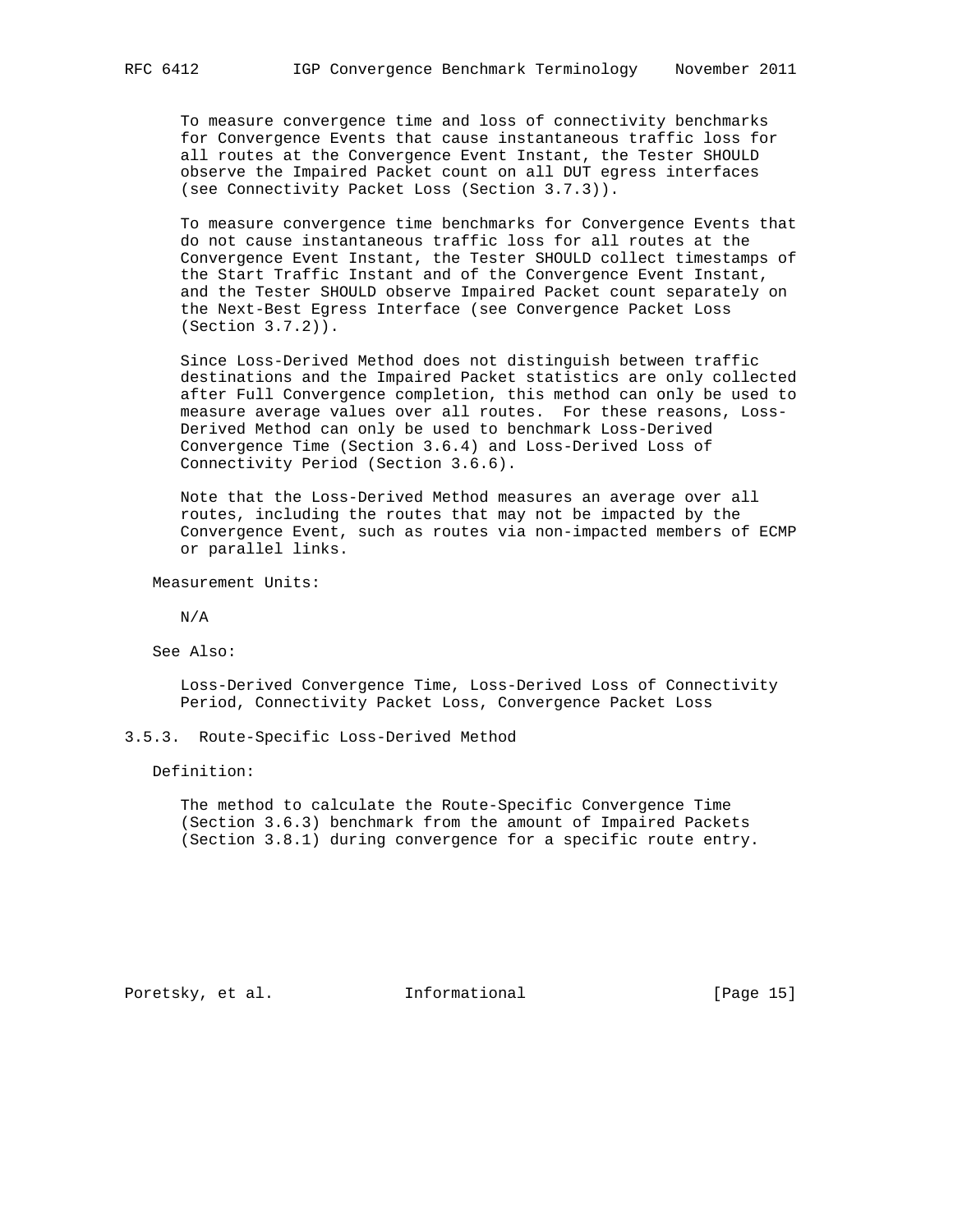#### Discussion:

 To benchmark Route-Specific Convergence Time, the Tester provides an Offered Load that consists of multiple Streams [Po06]. Each Stream has a single destination address matching a different route entry, for all routes or a statistically representative subset of all routes. Each Stream SHOULD consist of a single flow (see [Th00], Section 3). Convergence Packet Loss is measured for each Stream separately.

 Route-Specific Loss-Derived Method SHOULD always be combined with the Rate-Derived Method in order to observe Full Convergence completion. The total amount of Convergence Packet Loss (Section 3.7.2) for each Stream is collected after Full Convergence completion.

 Route-Specific Loss-Derived Method is the RECOMMENDED method to measure convergence time benchmarks.

 To measure convergence time and loss of connectivity benchmarks for Convergence Events that cause instantaneous traffic loss for all routes at the Convergence Event Instant, the Tester SHOULD observe Impaired Packet count on all DUT egress interfaces (see Connectivity Packet Loss (Section 3.7.3)).

 To measure convergence time benchmarks for Convergence Events that do not cause instantaneous traffic loss for all routes at the Convergence Event Instant, the Tester SHOULD collect timestamps of the Start Traffic Instant and of the Convergence Event Instant, and the Tester SHOULD observe packet loss separately on the Next- Best Egress Interface (see Convergence Packet Loss (Section 3.7.2)).

 Since Route-Specific Loss-Derived Method uses traffic streams to individual routes, it observes Impaired Packet count as it would be experienced by a network user. For this reason, Route-Specific Loss-Derived Method is RECOMMENDED to measure Route-Specific Convergence Time benchmarks and Route Loss of Connectivity Period benchmarks.

Measurement Units:

N/A

See Also:

 Route-Specific Convergence Time, Route Loss of Connectivity Period, Connectivity Packet Loss, Convergence Packet Loss

Poretsky, et al. 1nformational [Page 16]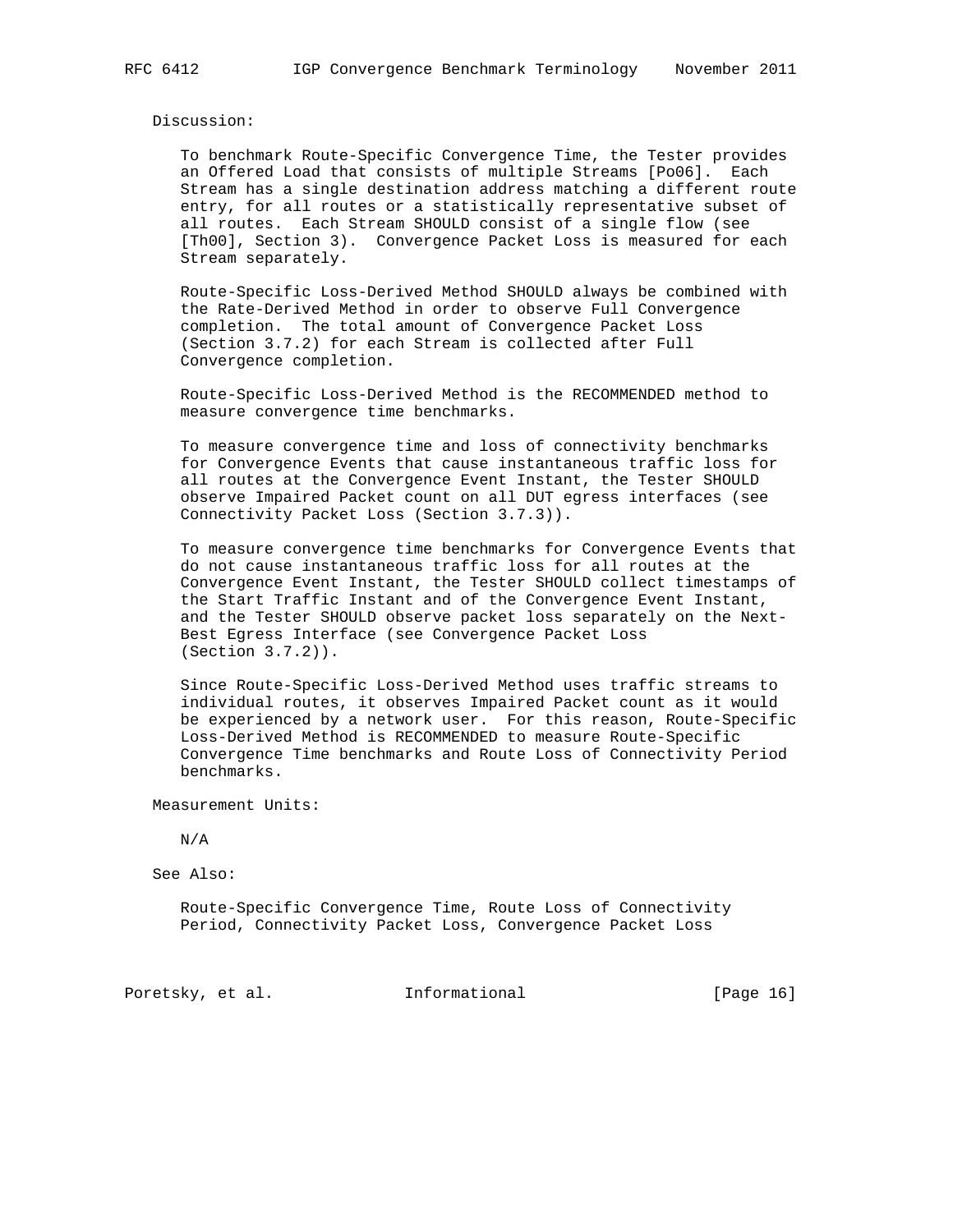## 3.6. Benchmarks

3.6.1. Full Convergence Time

Definition:

 The time duration of the period between the Convergence Event Instant and the Convergence Recovery Instant as observed using the Rate-Derived Method.

Discussion:

 Using the Rate-Derived Method, Full Convergence Time can be calculated as the time difference between the Convergence Event Instant and the Convergence Recovery Instant, as shown in Equation 2.

 Full Convergence Time = Convergence Recovery Instant - Convergence Event Instant

#### Equation 2

 The Convergence Event Instant can be derived from the Forwarding Rate observation or from a timestamp collected by the Tester.

 For the test cases described in [Po11m], it is expected that Full Convergence Time equals the maximum Route-Specific Convergence Time when benchmarking all routes in the FIB using the Route- Specific Loss-Derived Method.

 It is not possible to measure Full Convergence Time using the Loss-Derived Method.

Measurement Units:

seconds (and fractions)

See Also:

 Full Convergence, Rate-Derived Method, Route-Specific Loss-Derived Method, Convergence Event Instant, Convergence Recovery Instant

Poretsky, et al. 1nformational [Page 17]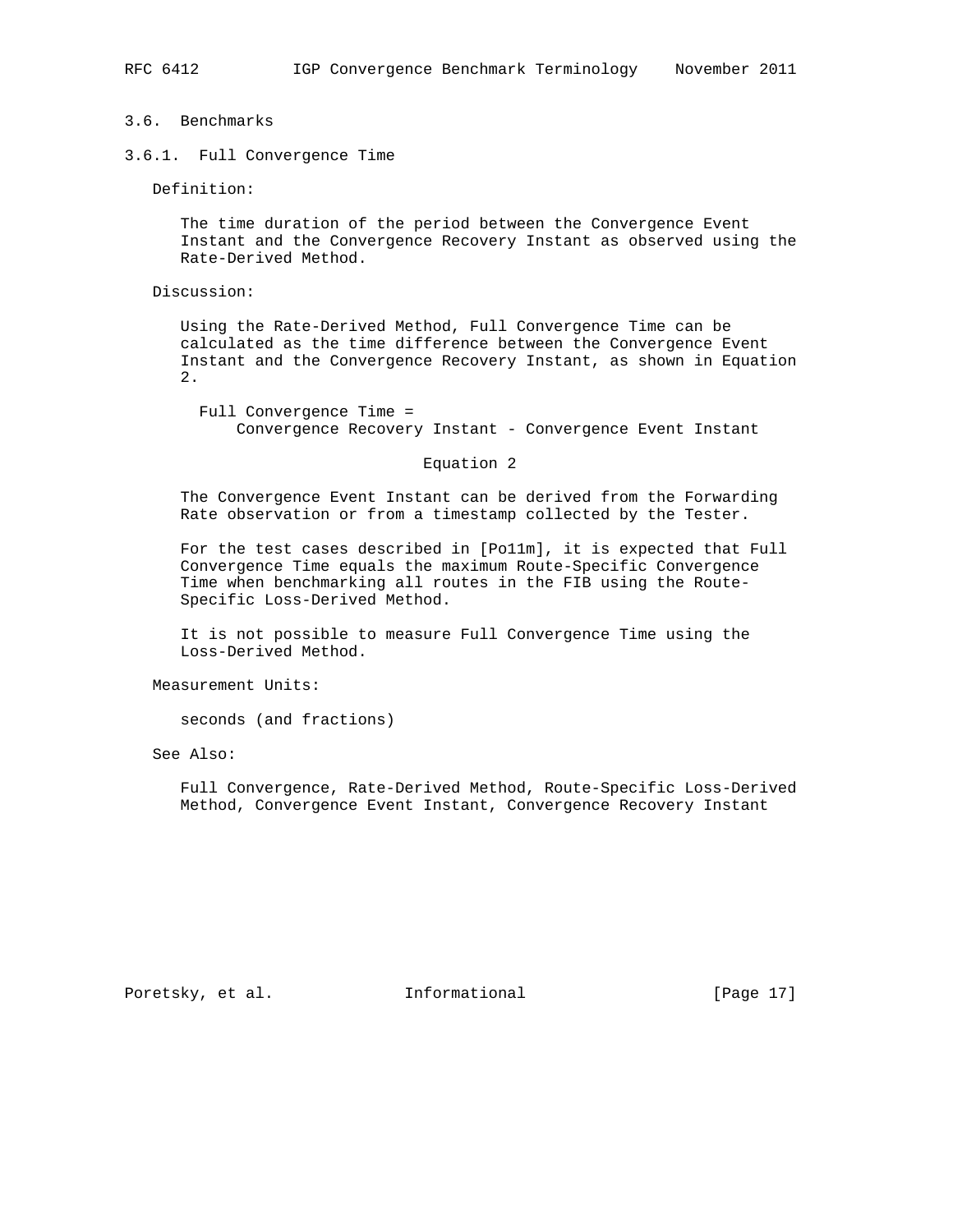3.6.2. First Route Convergence Time

Definition:

 The duration of the period between the Convergence Event Instant and the First Route Convergence Instant as observed using the Rate-Derived Method.

Discussion:

 Using the Rate-Derived Method, First Route Convergence Time can be calculated as the time difference between the Convergence Event Instant and the First Route Convergence Instant, as shown with Equation 3.

 First Route Convergence Time = First Route Convergence Instant - Convergence Event Instant

Equation 3

 The Convergence Event Instant can be derived from the Forwarding Rate observation or from a timestamp collected by the Tester.

 For the test cases described in [Po11m], it is expected that First Route Convergence Time equals the minimum Route-Specific Convergence Time when benchmarking all routes in the FIB using the Route-Specific Loss-Derived Method.

 It is not possible to measure First Route Convergence Time using the Loss-Derived Method.

Measurement Units:

seconds (and fractions)

See Also:

 Rate-Derived Method, Route-Specific Loss-Derived Method, Convergence Event Instant, First Route Convergence Instant

3.6.3. Route-Specific Convergence Time

Definition:

 The amount of time it takes for Route Convergence to be completed for a specific route, as calculated from the amount of Impaired Packets (Section 3.8.1) during convergence for a single route entry.

Poretsky, et al. Informational [Page 18]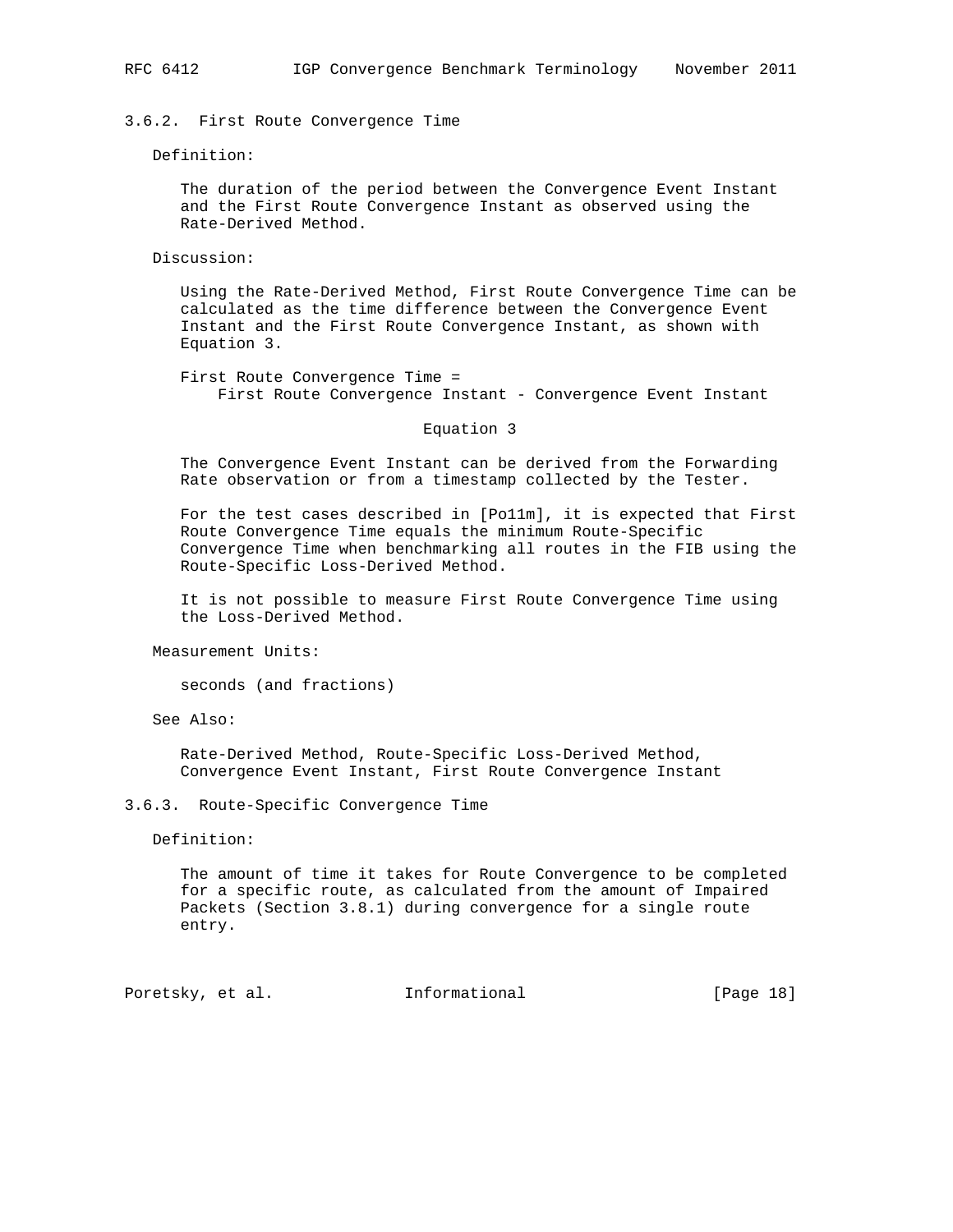Discussion:

 Route-Specific Convergence Time can only be measured using the Route-Specific Loss-Derived Method.

 If the applied Convergence Event causes instantaneous traffic loss for all routes at the Convergence Event Instant, Connectivity Packet Loss should be observed. Connectivity Packet Loss is the combined Impaired Packet count observed on Preferred Egress Interface and Next-Best Egress Interface. When benchmarking Route-Specific Convergence Time, Connectivity Packet Loss is measured, and Equation 4 is applied for each measured route. The calculation is equal to Equation 8 in Section 3.6.5.

 Route-Specific Convergence Time = Connectivity Packet Loss for specific route / Offered Load per route

#### Equation 4

 If the applied Convergence Event does not cause instantaneous traffic loss for all routes at the Convergence Event Instant, then the Tester SHOULD collect timestamps of the Traffic Start Instant and of the Convergence Event Instant, and the Tester SHOULD observe Convergence Packet Loss separately on the Next-Best Egress Interface. When benchmarking Route-Specific Convergence Time, Convergence Packet Loss is measured, and Equation 5 is applied for each measured route.

Route-Specific Convergence Time =

 Convergence Packet Loss for specific route / Offered Load per route - (Convergence Event Instant - Traffic Start Instant)

Equation 5

 The Route-Specific Convergence Time benchmarks enable minimum, maximum, average, and median convergence time measurements to be reported by comparing the results for the different route entries. It also enables benchmarking of convergence time when configuring a priority value for the route entry or entries. Since multiple Route-Specific Convergence Times can be measured, it is possible to have an array of results. The format for reporting Route- Specific Convergence Time is provided in [Po11m].

Measurement Units:

seconds (and fractions)

Poretsky, et al. Informational [Page 19]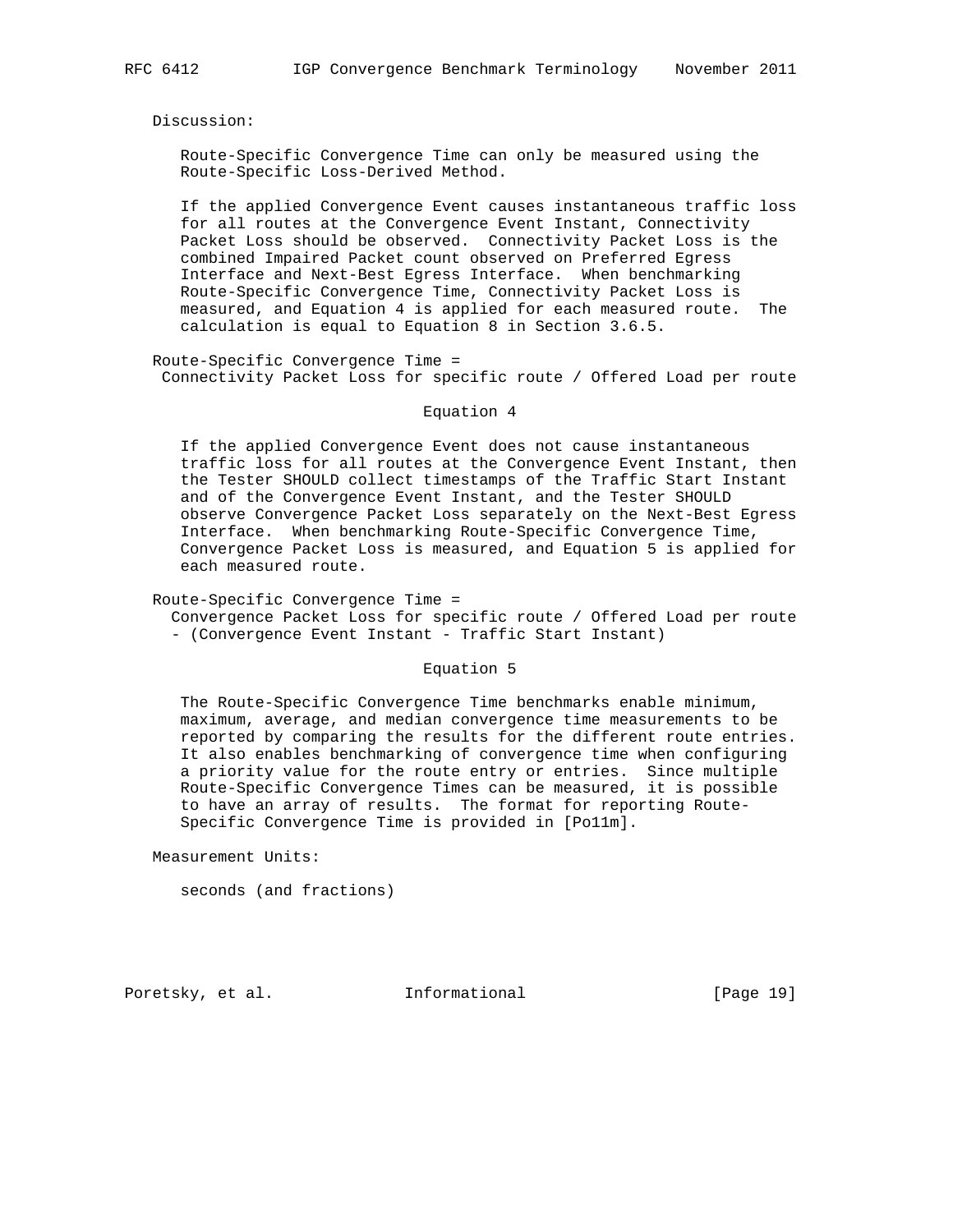See Also:

 Route-Specific Loss-Derived Method, Convergence Event, Convergence Event Instant, Convergence Packet Loss, Connectivity Packet Loss, Route Convergence

3.6.4. Loss-Derived Convergence Time

Definition:

 The average Route Convergence time for all routes in the Forwarding Information Base (FIB), as calculated from the amount of Impaired Packets (Section 3.8.1) during convergence.

Discussion:

 Loss-Derived Convergence Time is measured using the Loss-Derived Method.

 If the applied Convergence Event causes instantaneous traffic loss for all routes at the Convergence Event Instant, Connectivity Packet Loss (Section 3.7.3) should be observed. Connectivity Packet Loss is the combined Impaired Packet count observed on Preferred Egress Interface and Next-Best Egress Interface. When benchmarking Loss-Derived Convergence Time, Connectivity Packet Loss is measured, and Equation 6 is applied.

> Loss-Derived Convergence Time = Connectivity Packet Loss / Offered Load

> > Equation 6

 If the applied Convergence Event does not cause instantaneous traffic loss for all routes at the Convergence Event Instant, then the Tester SHOULD collect timestamps of the Start Traffic Instant and of the Convergence Event Instant, and the Tester SHOULD observe Convergence Packet Loss (Section 3.7.2) separately on the Next-Best Egress Interface. When benchmarking Loss-Derived Convergence Time, Convergence Packet Loss is measured and Equation 7 is applied.

 Loss-Derived Convergence Time = Convergence Packet Loss / Offered Load - (Convergence Event Instant - Traffic Start Instant)

Equation 7

Poretsky, et al. Informational [Page 20]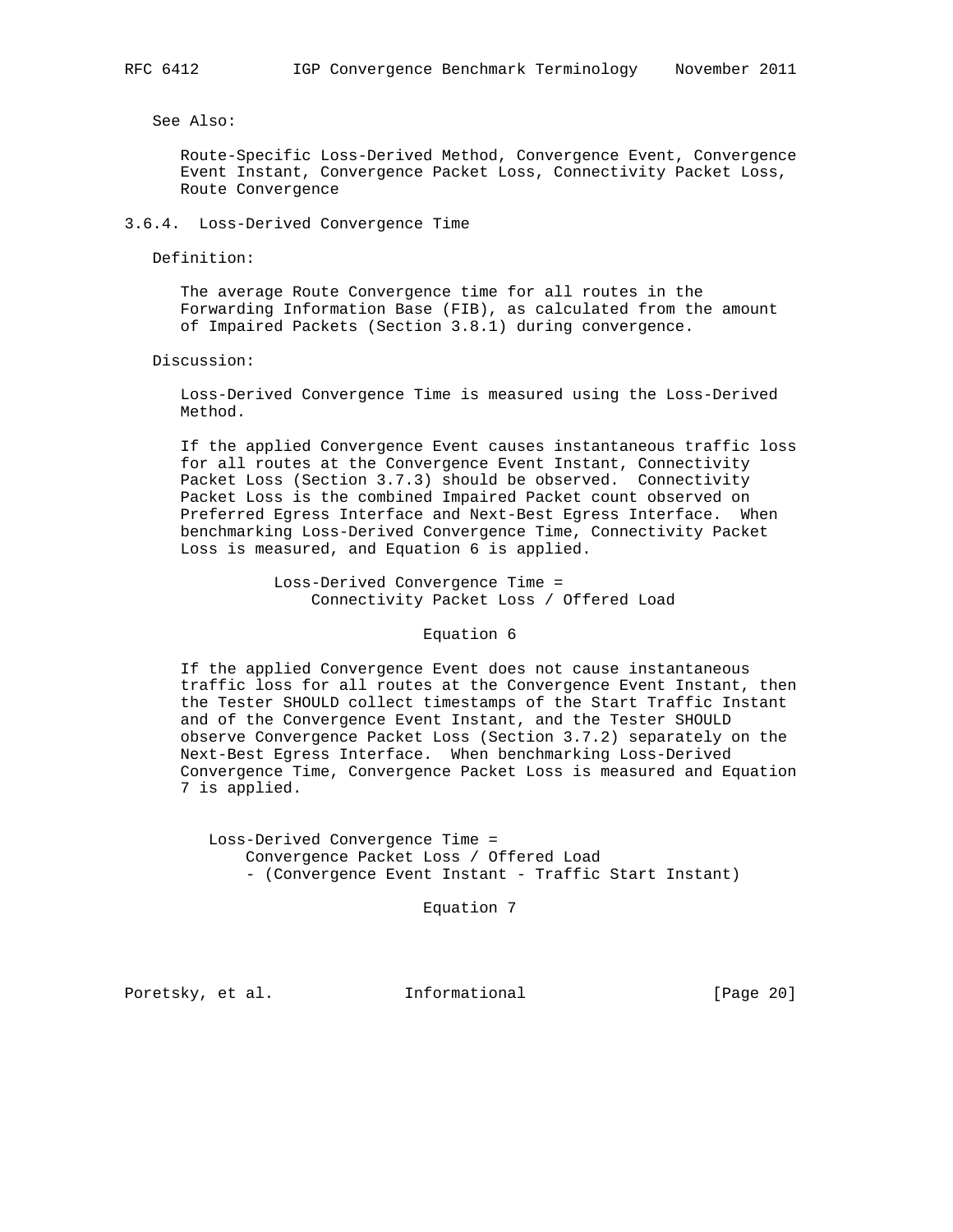Measurement Units:

seconds (and fractions)

See Also:

 Convergence Packet Loss, Connectivity Packet Loss, Route Convergence, Loss-Derived Method

3.6.5. Route Loss of Connectivity Period

Definition:

 The time duration of packet impairments for a specific route entry following a Convergence Event until Full Convergence completion, as observed using the Route-Specific Loss-Derived Method.

Discussion:

 In general, the Route Loss of Connectivity Period is not equal to the Route-Specific Convergence Time. If the DUT continues to forward traffic to the Preferred Egress Interface after the Convergence Event is applied, then the Route Loss of Connectivity Period will be smaller than the Route-Specific Convergence Time. This is also specifically the case after reversing a failure event.

 The Route Loss of Connectivity Period may be equal to the Route- Specific Convergence Time if, as a characteristic of the Convergence Event, traffic for all routes starts dropping instantaneously on the Convergence Event Instant. See discussion in [Po11m].

 For the test cases described in [Po11m], the Route Loss of Connectivity Period is expected to be a single Loss Period [Ko02].

 When benchmarking the Route Loss of Connectivity Period, Connectivity Packet Loss is measured for each route, and Equation 8 is applied for each measured route entry. The calculation is equal to Equation 4 in Section 3.6.3.

 Route Loss of Connectivity Period = Connectivity Packet Loss for specific route / Offered Load per route

Equation 8

 Route Loss of Connectivity Period SHOULD be measured using Route- Specific Loss-Derived Method.

Poretsky, et al. 1nformational [Page 21]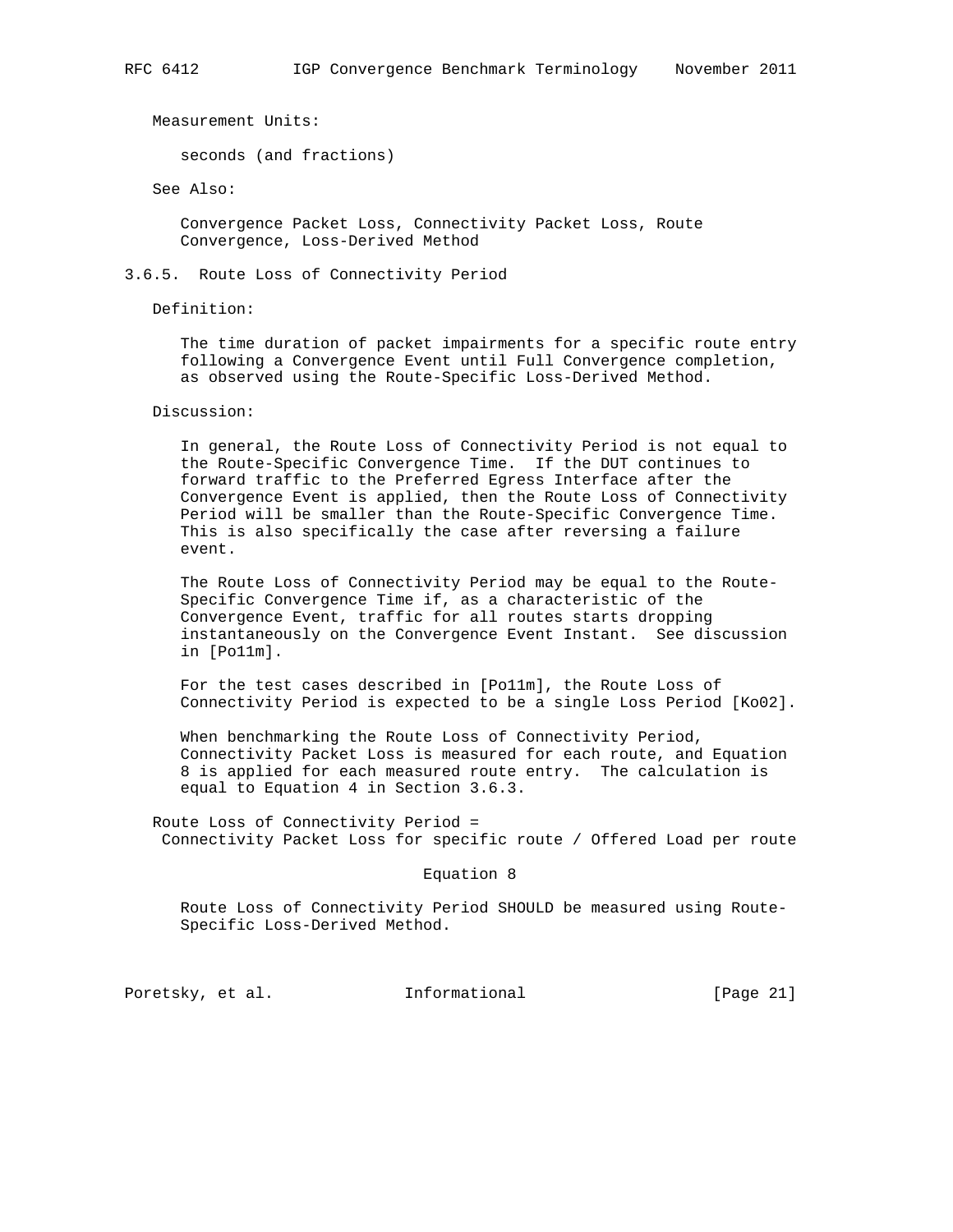Measurement Units:

seconds (and fractions)

See Also:

 Route-Specific Convergence Time, Route-Specific Loss-Derived Method, Connectivity Packet Loss

## 3.6.6. Loss-Derived Loss of Connectivity Period

Definition:

 The average time duration of packet impairments for all routes following a Convergence Event until Full Convergence completion, as observed using the Loss-Derived Method.

Discussion:

 In general, the Loss-Derived Loss of Connectivity Period is not equal to the Loss-Derived Convergence Time. If the DUT continues to forward traffic to the Preferred Egress Interface after the Convergence Event is applied, then the Loss-Derived Loss of Connectivity Period will be smaller than the Loss-Derived Convergence Time. This is also specifically the case after reversing a failure event.

 The Loss-Derived Loss of Connectivity Period may be equal to the Loss-Derived Convergence Time if, as a characteristic of the Convergence Event, traffic for all routes starts dropping instantaneously on the Convergence Event Instant. See discussion in [Po11m].

 For the test cases described in [Po11m], each route's Route Loss of Connectivity Period is expected to be a single Loss Period [Ko02].

 When benchmarking the Loss-Derived Loss of Connectivity Period, Connectivity Packet Loss is measured for all routes, and Equation 9 is applied. The calculation is equal to Equation 6 in Section 3.6.4.

 Loss-Derived Loss of Connectivity Period = Connectivity Packet Loss for all routes / Offered Load

Equation 9

Poretsky, et al. 1nformational [Page 22]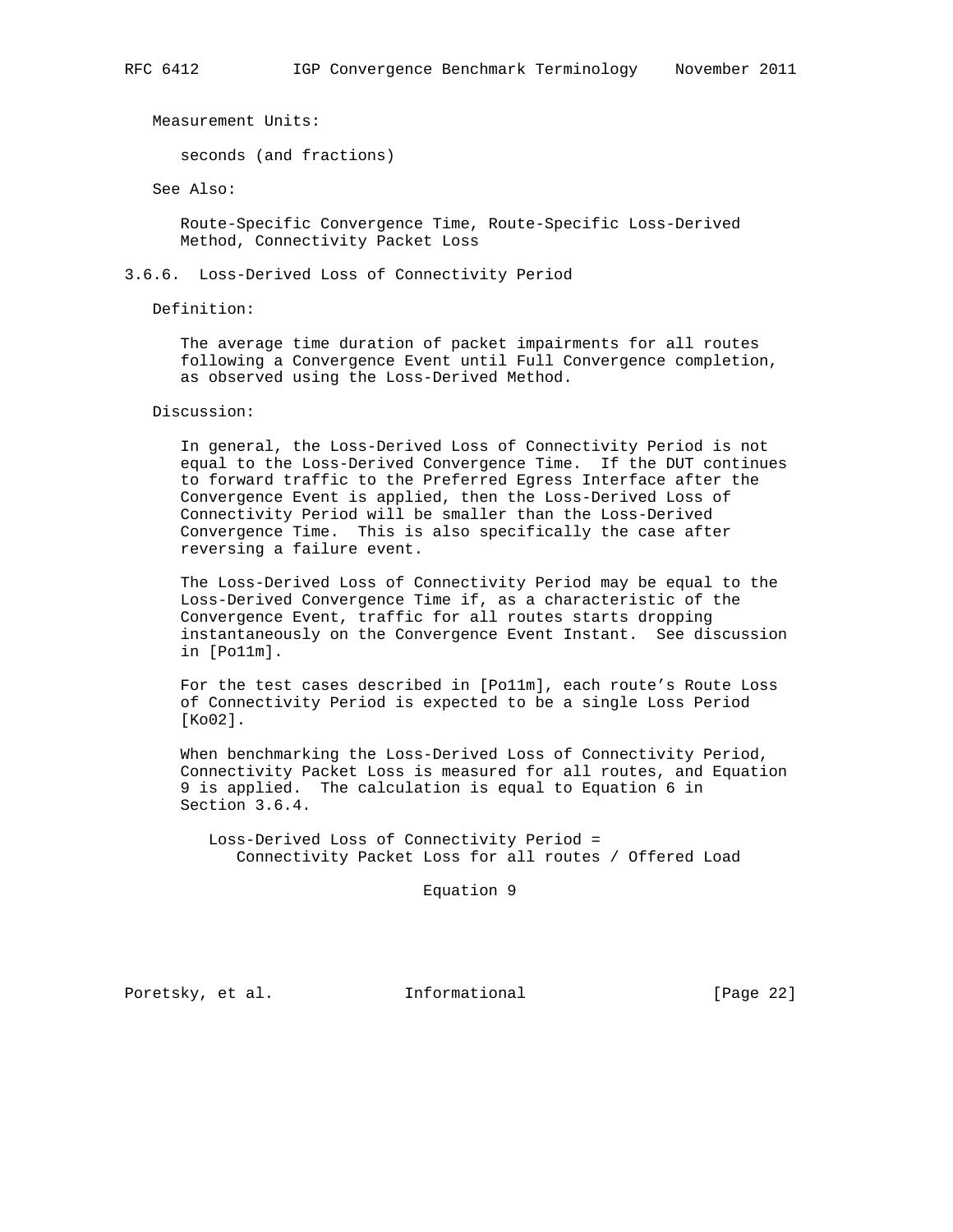The Loss-Derived Loss of Connectivity Period SHOULD be measured using the Loss-Derived Method.

Measurement Units:

seconds (and fractions)

See Also:

 Loss-Derived Convergence Time, Loss-Derived Method, Connectivity Packet Loss

- 3.7. Measurement Terms
- 3.7.1. Convergence Event

Definition:

 The occurrence of an event in the network that will result in a change in the egress interface of the DUT for routed packets.

Discussion:

 All test cases in [Po11m] are defined such that a Convergence Event results in a change of egress interface of the DUT. Local or remote triggers that cause a route calculation that does not result in a change in forwarding are not considered.

Measurement Units:

N/A

See Also:

Convergence Event Instant

3.7.2. Convergence Packet Loss

Definition:

 The number of Impaired Packets (Section 3.8.1) as observed on the Next-Best Egress Interface of the DUT during convergence.

Discussion:

An Impaired Packet is considered as a lost packet.

Poretsky, et al. Informational [Page 23]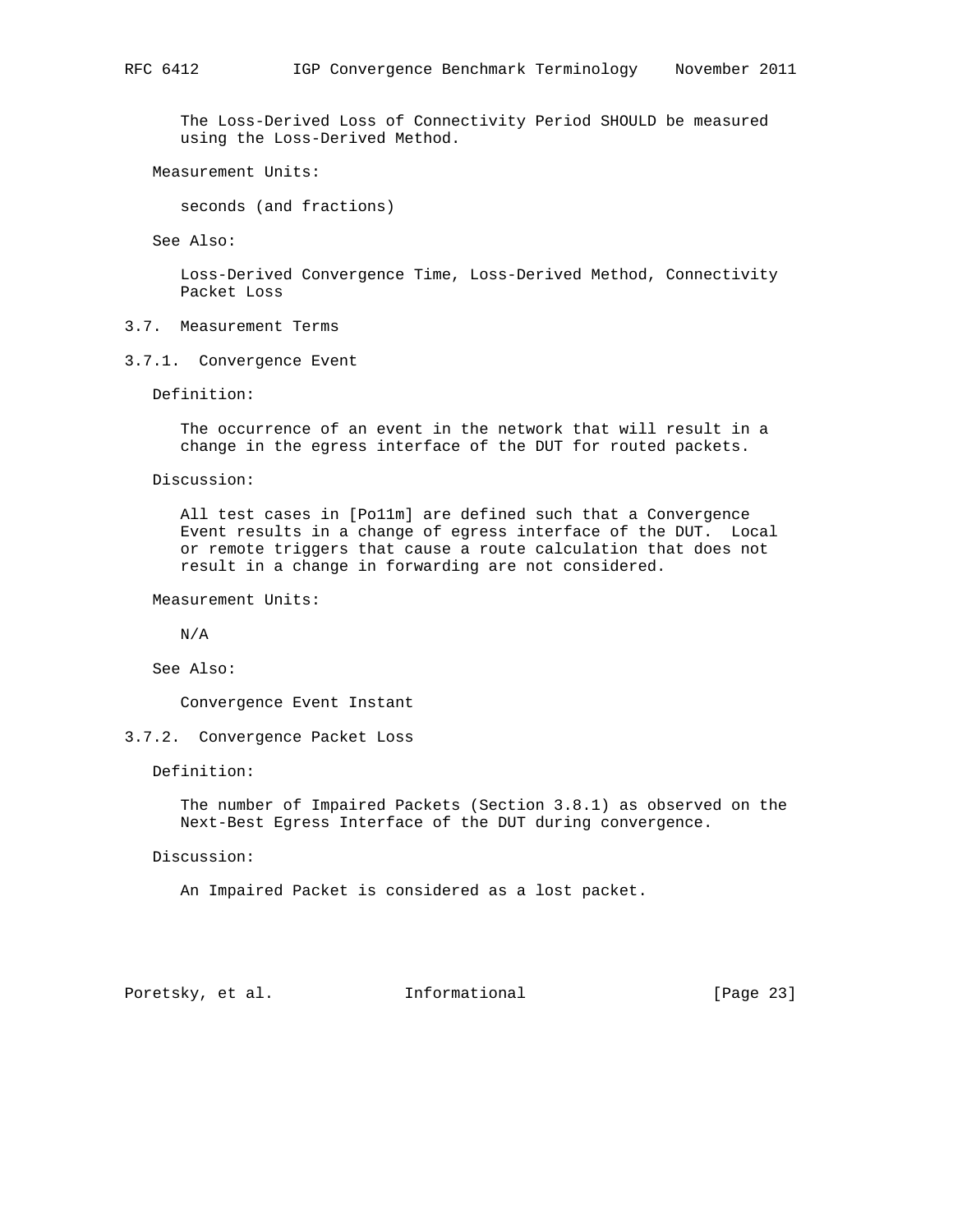Measurement Units:

number of packets

See Also:

Connectivity Packet Loss

3.7.3. Connectivity Packet Loss

Definition:

 The number of Impaired Packets observed on all DUT egress interfaces during convergence.

Discussion:

 An Impaired Packet is considered as a lost packet. Connectivity Packet Loss is equal to Convergence Packet Loss if the Convergence Event causes instantaneous traffic loss for all egress interfaces of the DUT except for the Next-Best Egress Interface.

Measurement Units:

number of packets

See Also:

Convergence Packet Loss

3.7.4. Packet Sampling Interval

Definition:

 The interval at which the Tester (test equipment) polls to make measurements for arriving packets.

Discussion:

 At least one packet per route for all routes matched in the Offered Load MUST be offered to the DUT within the Packet Sampling Interval. Metrics measured at the Packet Sampling Interval MUST include Forwarding Rate and received packets.

 Packet Sampling Interval can influence the convergence graph as observed with the Rate-Derived Method. This is particularly true when implementations complete Full Convergence in less time than the Packet Sampling Interval. The Convergence Event Instant and

Poretsky, et al. 1nformational [Page 24]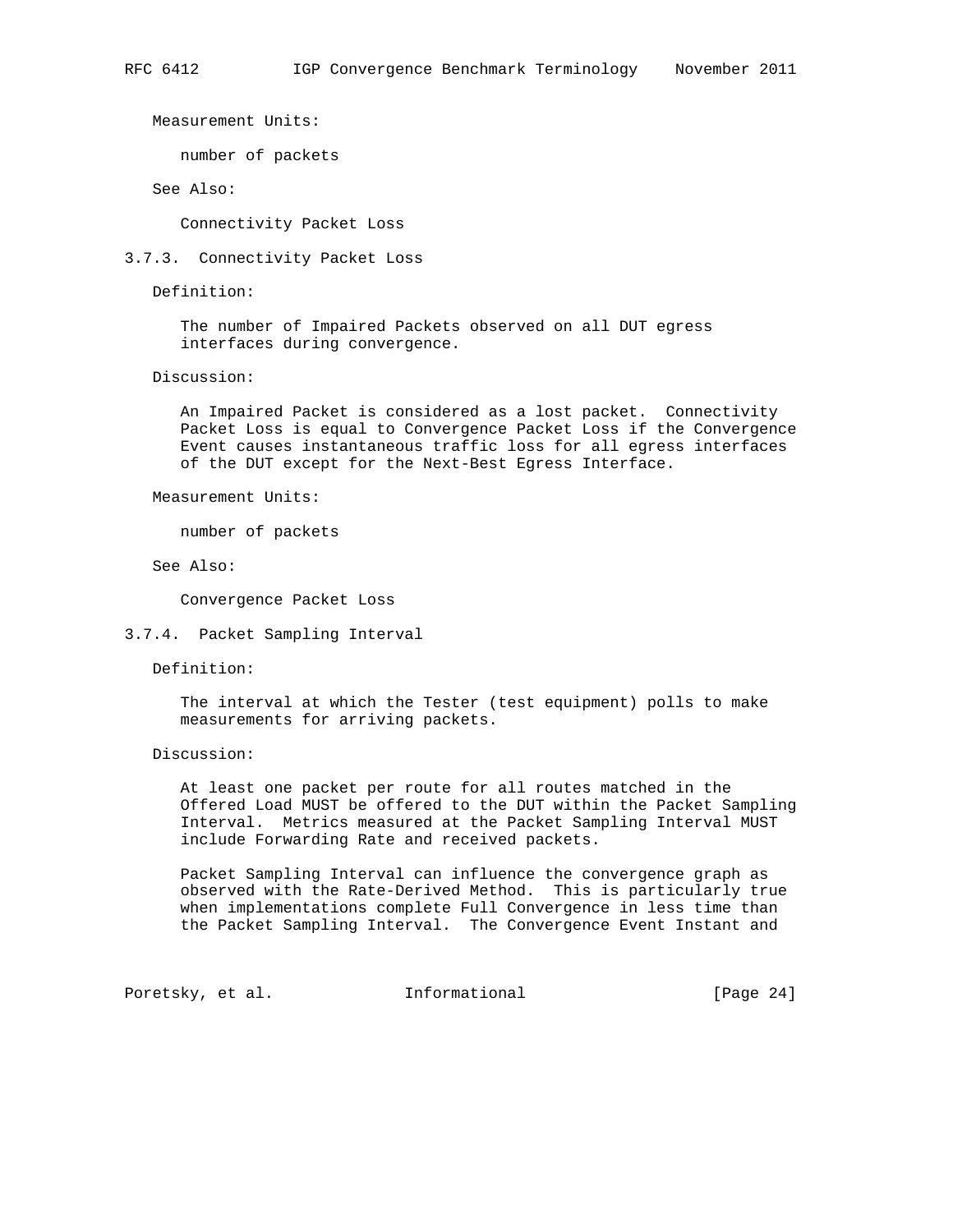First Route Convergence Instant may not be easily identifiable, and the Rate-Derived Method may produce a larger than actual convergence time.

 Using a small Packet Sampling Interval in the presence of IPDV [De02] may cause fluctuations of the Forwarding Rate observation and can prevent correct observation of the different convergence time instants.

 The value of the Packet Sampling Interval only contributes to the measurement accuracy of the Rate-Derived Method. For maximum accuracy, the value for the Packet Sampling Interval SHOULD be as small as possible, but the presence of IPDV may enforce using a larger Packet Sampling Interval.

Measurement Units:

seconds (and fractions)

See Also:

Rate-Derived Method

3.7.5. Sustained Convergence Validation Time

Definition:

 The amount of time for which the completion of Full Convergence is maintained without additional Impaired Packets being observed.

## Discussion:

 The purpose of the Sustained Convergence Validation Time is to produce convergence benchmarks protected against fluctuation in Forwarding Rate after the completion of Full Convergence is observed. The RECOMMENDED Sustained Convergence Validation Time to be used is the time to send 5 consecutive packets to each destination with a minimum of 5 seconds. The Benchmarking Methodology Working Group (BMWG) selected 5 seconds based upon [Br99], which recommends waiting 2 seconds for residual frames to arrive (this is the Forwarding Delay Threshold for the last packet sent) and 5 seconds for DUT restabilization.

Measurement Units:

seconds (and fractions)

Poretsky, et al. 1nformational [Page 25]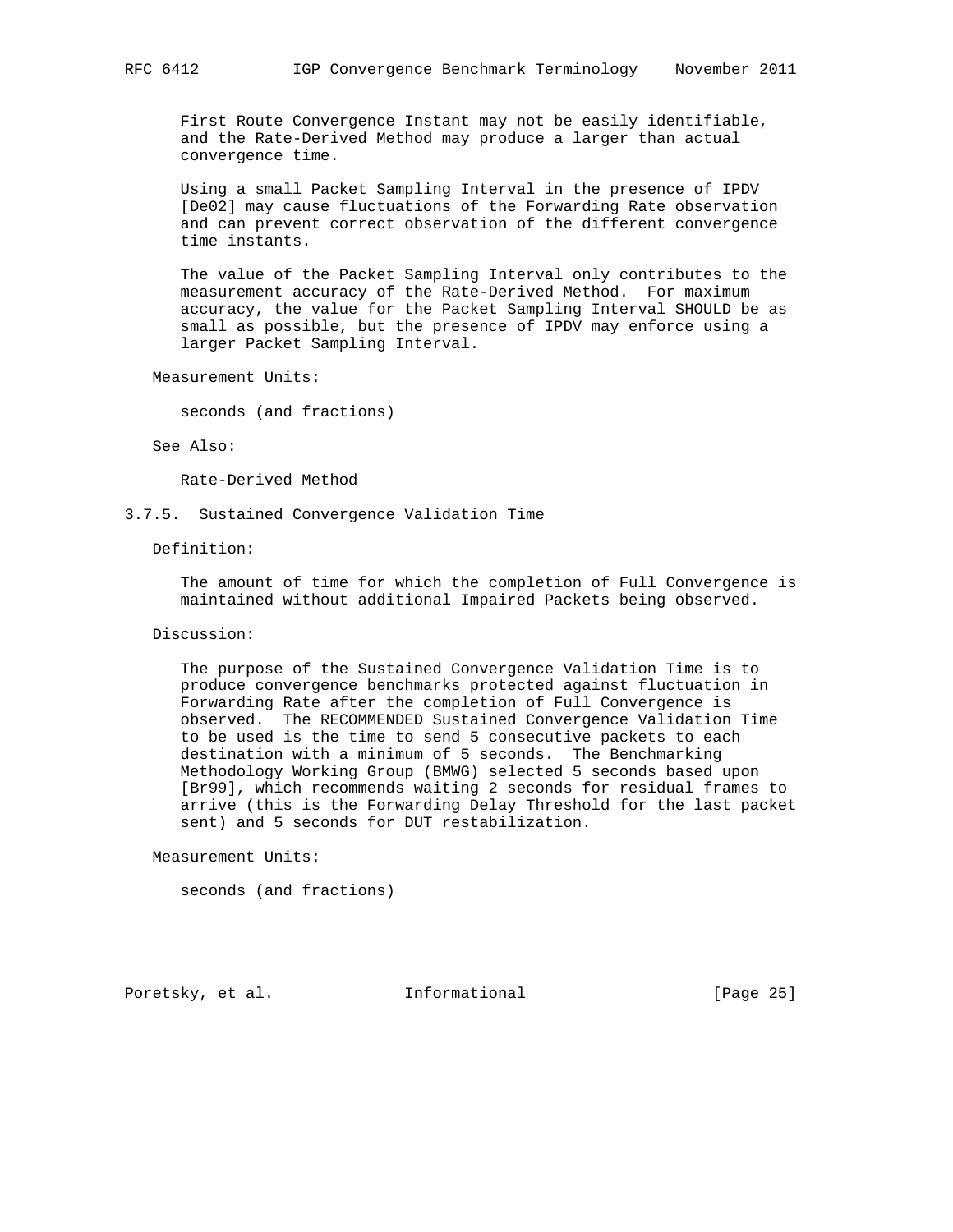See Also:

Full Convergence, Convergence Recovery Instant

#### 3.7.6. Forwarding Delay Threshold

Definition:

 The maximum waiting time threshold used to distinguish between packets with very long delay and lost packets that will never arrive.

Discussion:

 Applying a Forwarding Delay Threshold allows packets with a too large Forwarding Delay to be considered lost, as is required for some applications (e.g. voice, video, etc.). The Forwarding Delay Threshold is a parameter of the methodology, and it MUST be reported. [Br99] recommends waiting 2 seconds for residual frames to arrive.

Measurement Units:

seconds (and fractions)

See Also:

Convergence Packet Loss, Connectivity Packet Loss

- 3.8. Miscellaneous Terms
- 3.8.1. Impaired Packet

Definition:

 A packet that experienced at least one of the following impairments: loss, excessive Forwarding Delay, corruption, duplication, reordering.

Discussion:

 A lost packet, a packet with a Forwarding Delay exceeding the Forwarding Delay Threshold, a corrupted packet, a Duplicate Packet [Po06], and an Out-of-Order Packet [Po06] are Impaired Packets.

 Packet ordering is observed for each individual flow (see [Th00], Section 3) of the Offered Load.

Poretsky, et al. 1nformational [Page 26]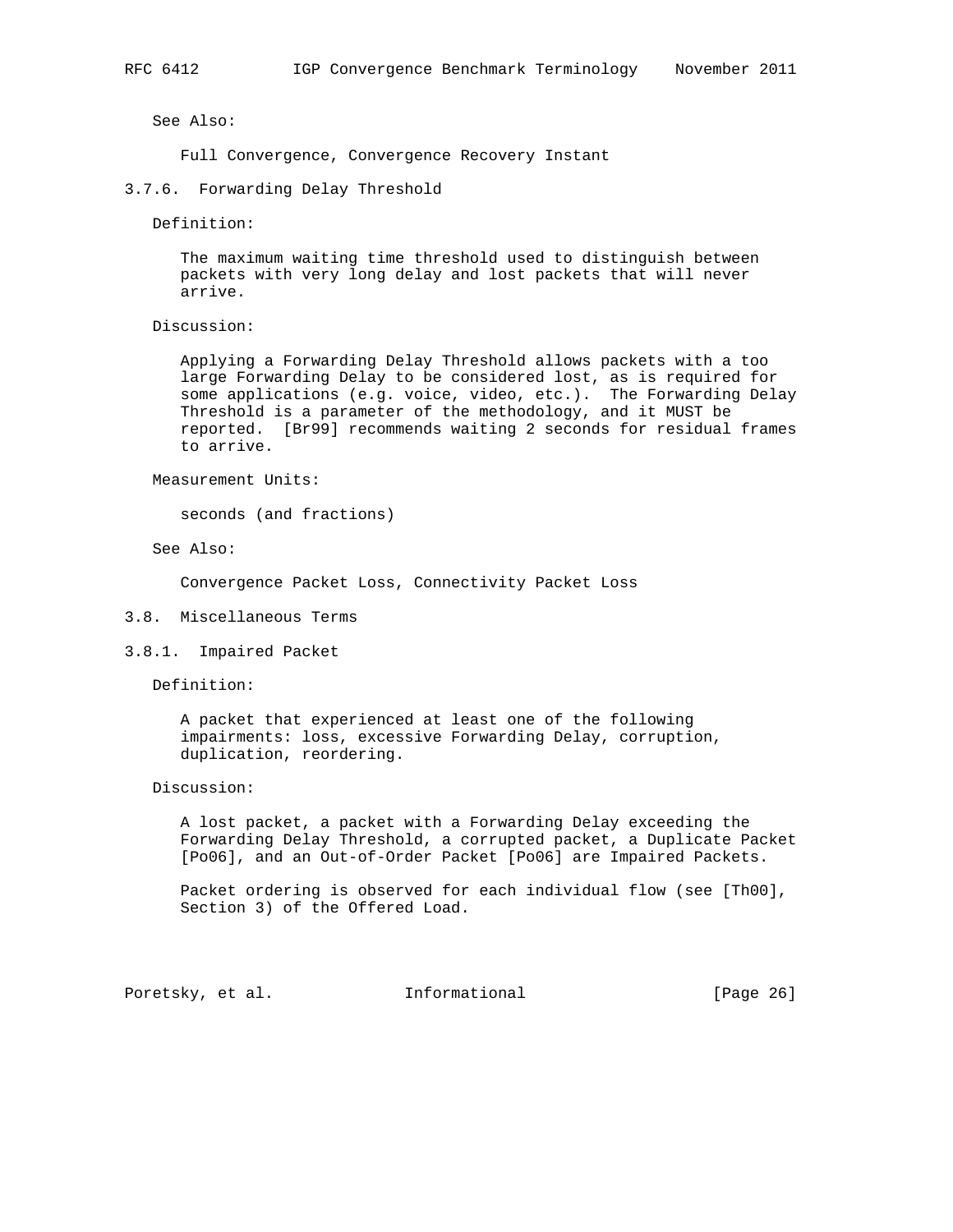Measurement Units:

N/A

See Also:

Forwarding Delay Threshold

4. Security Considerations

 Benchmarking activities as described in this memo are limited to technology characterization using controlled stimuli in a laboratory environment, with dedicated address space and the constraints specified in the sections above.

 The benchmarking network topology will be an independent test setup and MUST NOT be connected to devices that may forward the test traffic into a production network or misroute traffic to the test management network.

 Further, benchmarking is performed on a "black-box" basis, relying solely on measurements observable external to the DUT/SUT.

 Special capabilities SHOULD NOT exist in the DUT/SUT specifically for benchmarking purposes. Any implications for network security arising from the DUT/SUT SHOULD be identical in the lab and in production networks.

5. Acknowledgements

 Thanks to Sue Hares, Al Morton, Kevin Dubray, Ron Bonica, David Ward, Peter De Vriendt, Anuj Dewagan, Adrian Farrel, Stewart Bryant, Francis Dupont, and the Benchmarking Methodology Working Group for their contributions to this work.

- 6. Normative References
	- [Br91] Bradner, S., "Benchmarking terminology for network interconnection devices", RFC 1242, July 1991.
	- [Br97] Bradner, S., "Key words for use in RFCs to Indicate Requirement Levels", BCP 14, RFC 2119, March 1997.
	- [Br99] Bradner, S. and J. McQuaid, "Benchmarking Methodology for Network Interconnect Devices", RFC 2544, March 1999.
	- [Ca90] Callon, R., "Use of OSI IS-IS for routing in TCP/IP and dual environments", RFC 1195, December 1990.

Poretsky, et al. 1nformational [Page 27]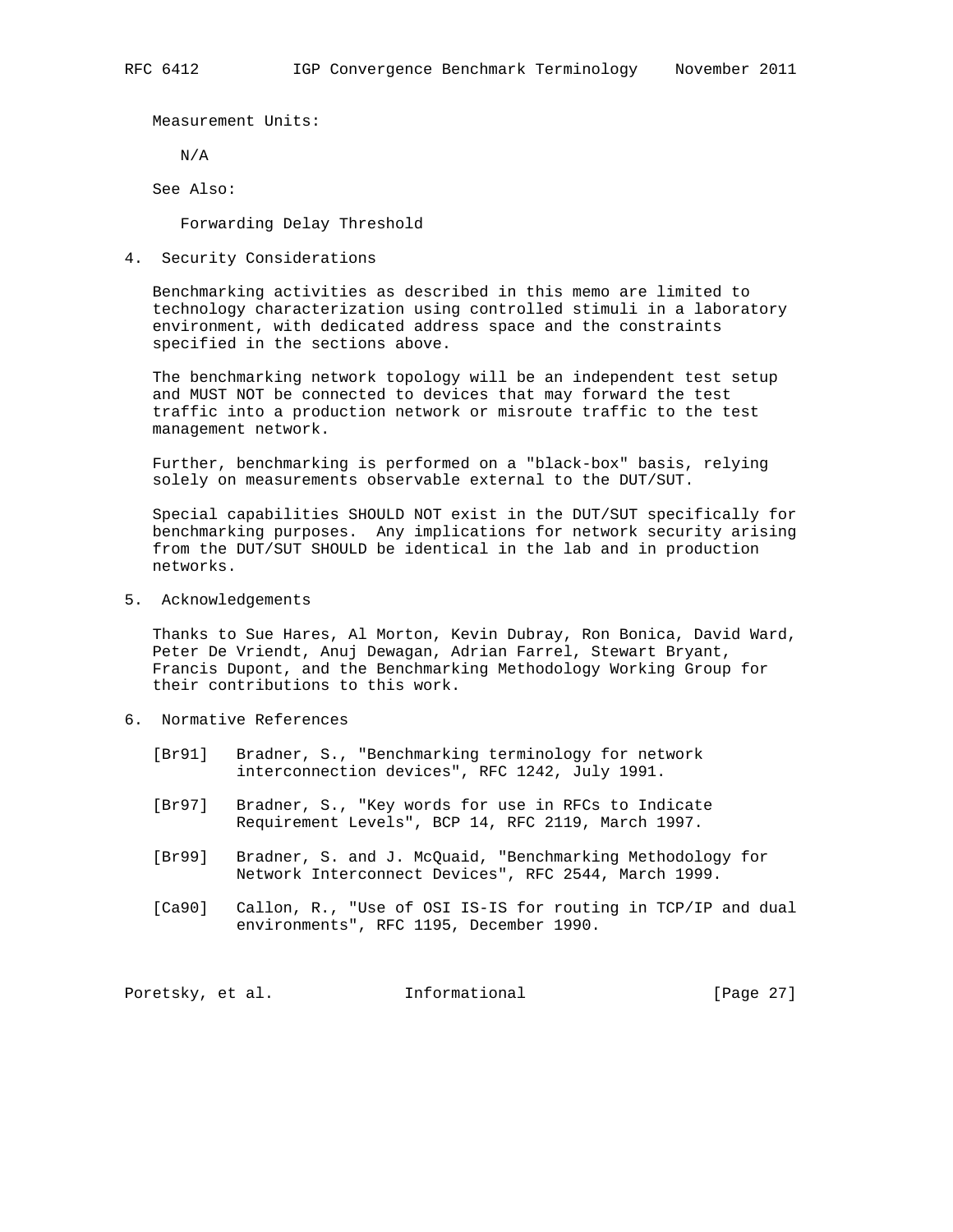- [Co08] Coltun, R., Ferguson, D., Moy, J., and A. Lindem, "OSPF for IPv6", RFC 5340, July 2008.
- [De02] Demichelis, C. and P. Chimento, "IP Packet Delay Variation Metric for IP Performance Metrics (IPPM)", RFC 3393, November 2002.
- [Ho08] Hopps, C., "Routing IPv6 with IS-IS", RFC 5308, October 2008.
- [Ko02] Koodli, R. and R. Ravikanth, "One-way Loss Pattern Sample Metrics", RFC 3357, August 2002.
- [Ma98] Mandeville, R., "Benchmarking Terminology for LAN Switching Devices", RFC 2285, February 1998.
- [Mo98] Moy, J., "OSPF Version 2", STD 54, RFC 2328, April 1998.
- [Po06] Poretsky, S., Perser, J., Erramilli, S., and S. Khurana, "Terminology for Benchmarking Network-layer Traffic Control Mechanisms", RFC 4689, October 2006.
- [Po11m] Poretsky, S., Imhoff, B., and K. Michielsen, "Benchmarking Methodology for Link-State IGP Data-Plane Route Convergence", RFC 6413, November 2011.
- [Th00] Thaler, D. and C. Hopps, "Multipath Issues in Unicast and Multicast Next-Hop Selection", RFC 2991, November 2000.